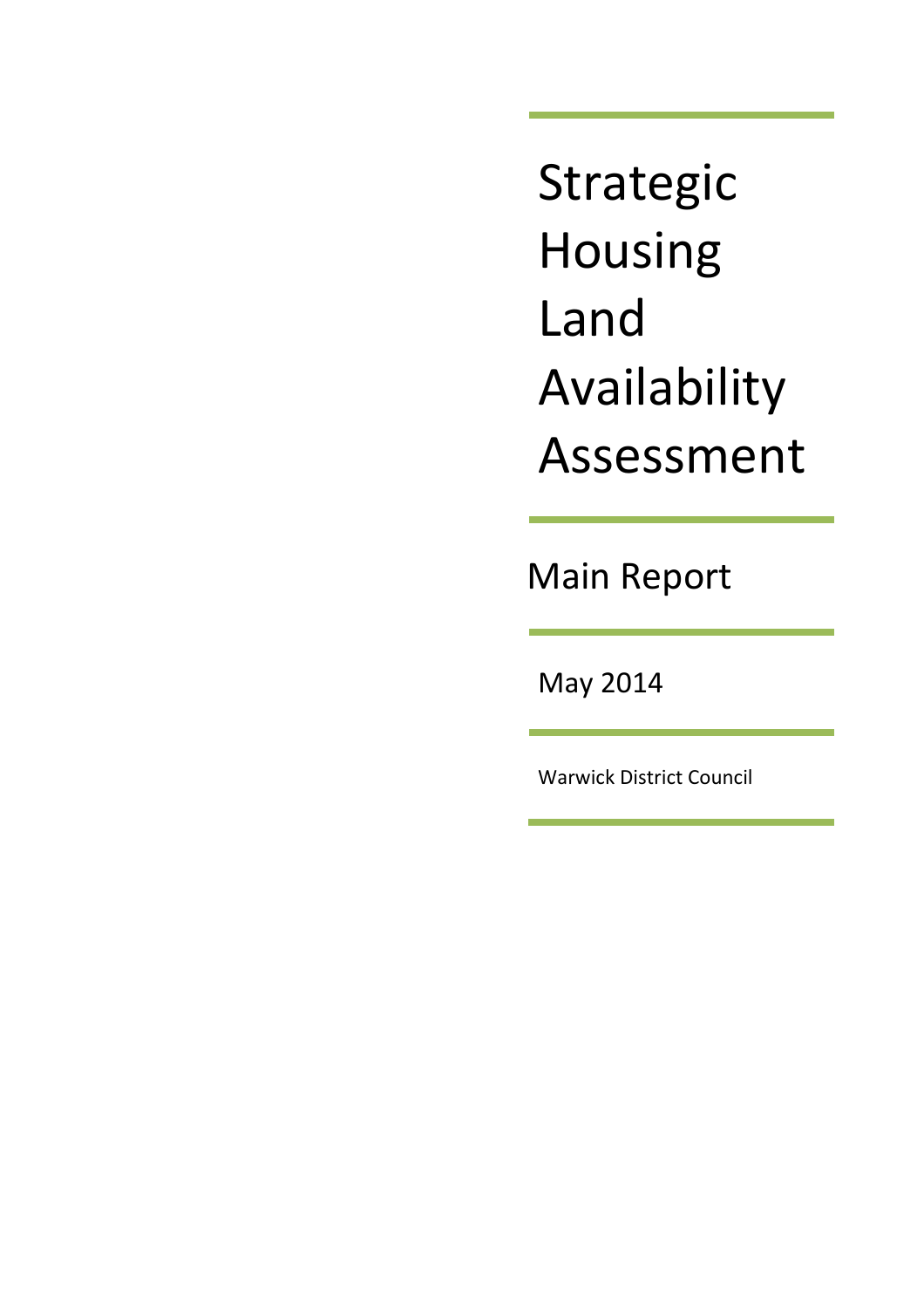# **CONTENTS**

| 1. |                                                                              |
|----|------------------------------------------------------------------------------|
| 2  |                                                                              |
| З. |                                                                              |
|    |                                                                              |
|    |                                                                              |
|    |                                                                              |
|    |                                                                              |
|    |                                                                              |
|    |                                                                              |
| 4. |                                                                              |
|    |                                                                              |
|    |                                                                              |
|    |                                                                              |
|    |                                                                              |
|    |                                                                              |
|    |                                                                              |
| 5. | 12                                                                           |
|    |                                                                              |
|    | APPENDIX ONE: LIST OF SITES SUBMITTED TO THE COUNCIL FOR CONSIDERATION<br>13 |
|    |                                                                              |

#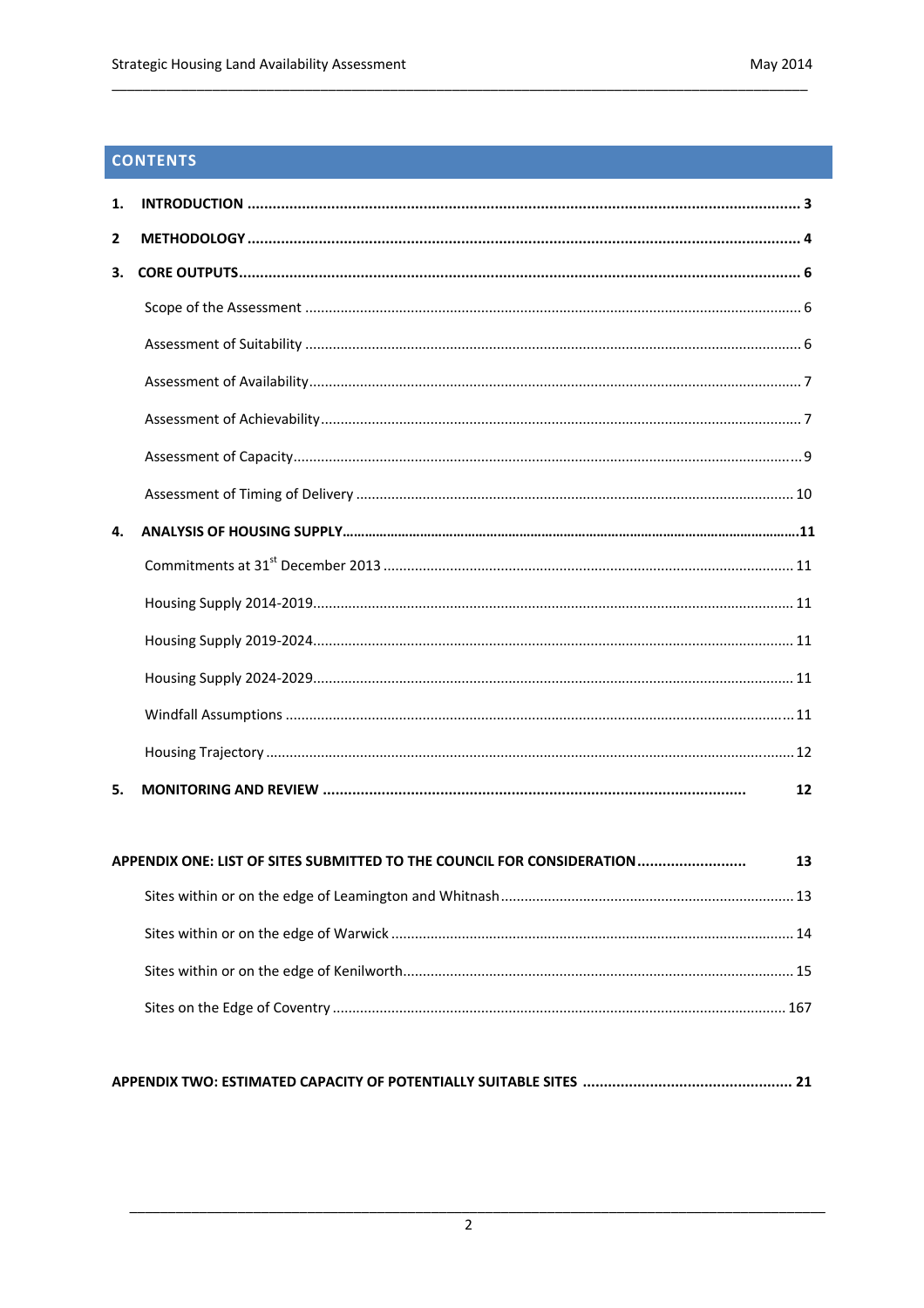## **1. INTRODUCTION**

1.1 The Strategic Housing Land Availability Assessment (SHLAA) is a key component of the evidence base that will support the Council's Local Plan and its approach to the delivery of new housing within the District, including the amount of new housing to be provided.

- 1.2 The primary role of the SHLAA is to:
	- Identify buildings or areas of land (including previously developed and greenfield land) that could have potential for housing, including within mixed use developments;
	- Identify sustainability issues and physical constraints that might make a site unsuitable for development;
	- Identify constraints that might make a site unachievable or unviable for development;
	- Identify what action, if any, could be taken to overcome constraints on these sites;
	- Assess the potential level of housing that could be provided on developable sites;
	- Assess the timescale for delivery of housing on developable sites;
	- Where appropriate, evaluate past trends in windfall land coming forward for development and estimate the likely future implementation rate;
	- Assess the likely level of housing that could be provided if unimplemented planning permissions were brought into development; and
	- Based on the above information, estimate the potential capacity of housing sites within the three 5 year periods between April 2014 and April 2029
- 1.3 This is the third review of the SHLAA. The first version was published in March 2009 and subsequently reviewed in June 2009 to include additional sites identified by the Council. Following the Government's announcement of its intention to abolish Regional Spatial Strategies in July 2010, Warwick District Council resolved not to proceed with the preparation of the Core Strategy but to review all the evidence on future growth within the context of a new Local Plan. This led to a further review of the SHLAA published in 2012. This 2014 review builds on the previous SHLAA work, but updates the site information and includes a number of new sites that have been put forward, including those in and adjacent to rural settlements. The review has been carried out by:
	- Contacting site promoters to establish whether any changes need to be made to existing site details
	- Contacting parish councils, landowners, developers and other local organisations to identify additional potential sites
	- Withdrawing sites which have obtained planning permission or where the promoter no longer wishes the site to be included
	- Adding sites which have been put forward since May 2012, including the "Alternative Sites" put forward by interested parties as part of the three consultations in 2012, 2013 and 2013/14
	- Reviewing certain assumptions, such as densities and build rates, which are likely to change either due to the change in the economic climate; changes to national planning policy; or changes brought about by other legislation
	- Reviewing windfall allowances, in March 2014
- 1.4 As part of this review, SHLAA has included a significant number of new sites in rural areas. This reflects the revocation of the Regional Spatial Strategy (which restricted growth in the rural areas of the District), the changes to national planning policy in the National Planning Policy Framework and Executive's decision in 2012 to explore the potential to locate a proportion of the District's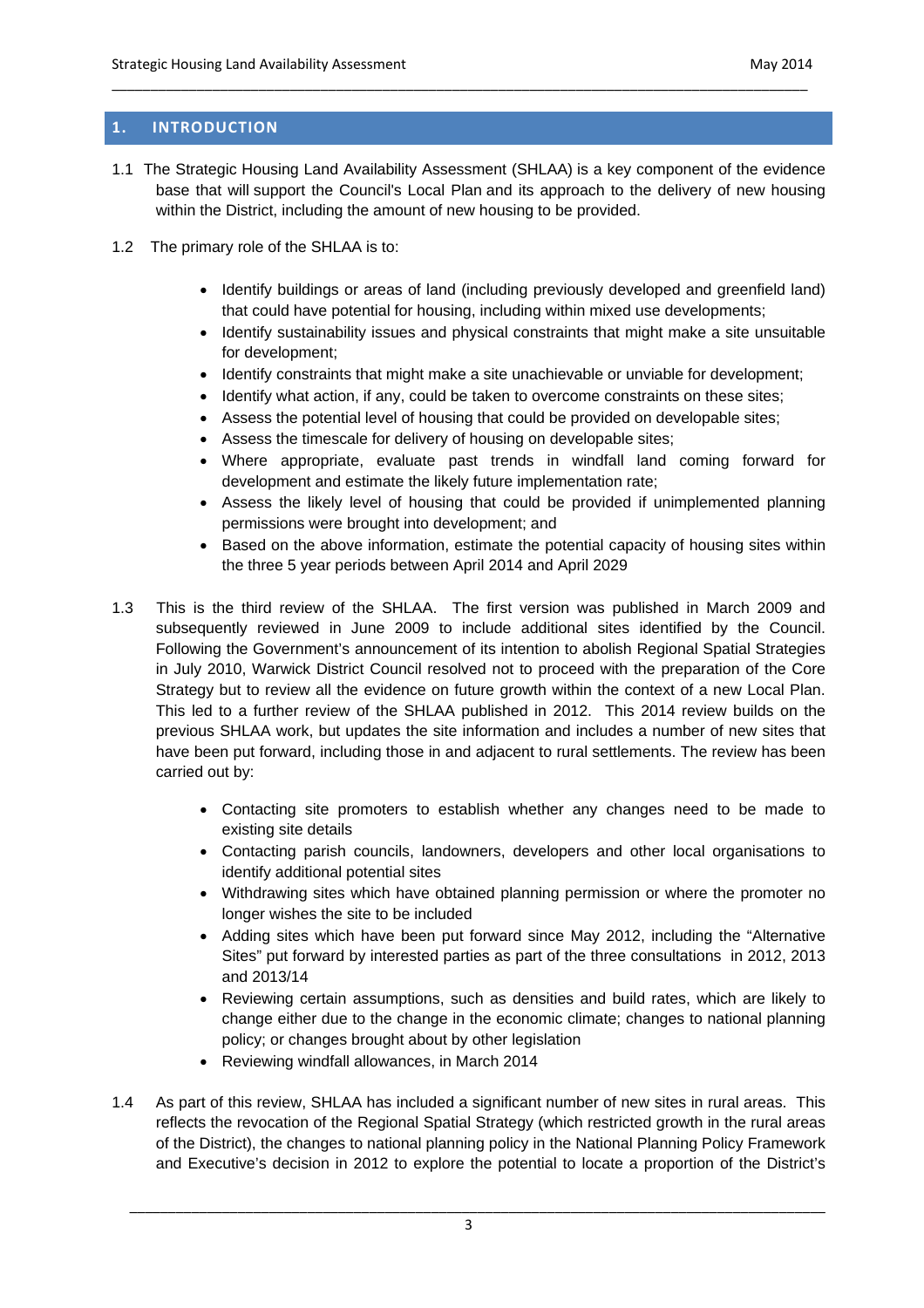housing within the most sustainable rural settlements. The Council has therefore worked proactively with Parish Councils, site owners and other interested parties to identify a range of sites in rural areas for further assessment.

\_\_\_\_\_\_\_\_\_\_\_\_\_\_\_\_\_\_\_\_\_\_\_\_\_\_\_\_\_\_\_\_\_\_\_\_\_\_\_\_\_\_\_\_\_\_\_\_\_\_\_\_\_\_\_\_\_\_\_\_\_\_\_\_\_\_\_\_\_\_\_\_\_\_\_\_\_\_\_\_\_\_\_\_\_\_\_\_\_\_

- 1.5 The SHLAA has been produced in-house by the Planning Policy Team within the Council and has been developed in partnership with key local stakeholders in the Local Plan process. This has included working with the SHLAA Partnership, an advisory group made up of local agents, architects, house builders, and social housing providers who have informed the assessment, particularly in relation to the delivery and viability of housing sites. The SHLAA has also been prepared in accordance with the Draft National Planning Practice Guidance published in 2013 and has been checked against the National Planning Practice Guidance published in March 2014. The timing of the publication of the new guidance meant the majority of the work on this SHLAA had been completed prior to its publication. However, the differences in the methodology used (see SHLAA methodology paper) and the National Planning Practice Guidance are minor and have not required the SHLAA to be revisited. It should be noted that the assessment has not been undertaken at a sub-regional or housing market area level, as advocated in the practice guidance, because the various local authorities are at different stages in the preparation of their Core Strategies/ Local Plans and are not able to alter their timetables to enable a joint study to be undertaken.
- 1.6 The findings of the SHLAA have informed the the preparation of the Draft Local Plan 2014. The assessment was undertaken during, and following, the Local Plan "Revised Development Strategy" consultation which sought to gauge views about the distribution of development.
- 1.7 This report briefly explains the process undertaken by the Council and then sets out the findings of the assessment undertaken. The report is structured as follows:
	- Methodology (Section Two)
	- Core Outputs (Section Three)
	- **Analysis (Section Four)**
	- Monitoring and Review (Section Five)

## **2 METHODOLOGY**

- 2.1 The methodology used by the Council has been published separately in "Strategic Housing Land Availability Assessment - Methodology May 2014" and is available on the Council's website.
- 2.2 This has followed the Government's practice guidance which can be summarised in the following table.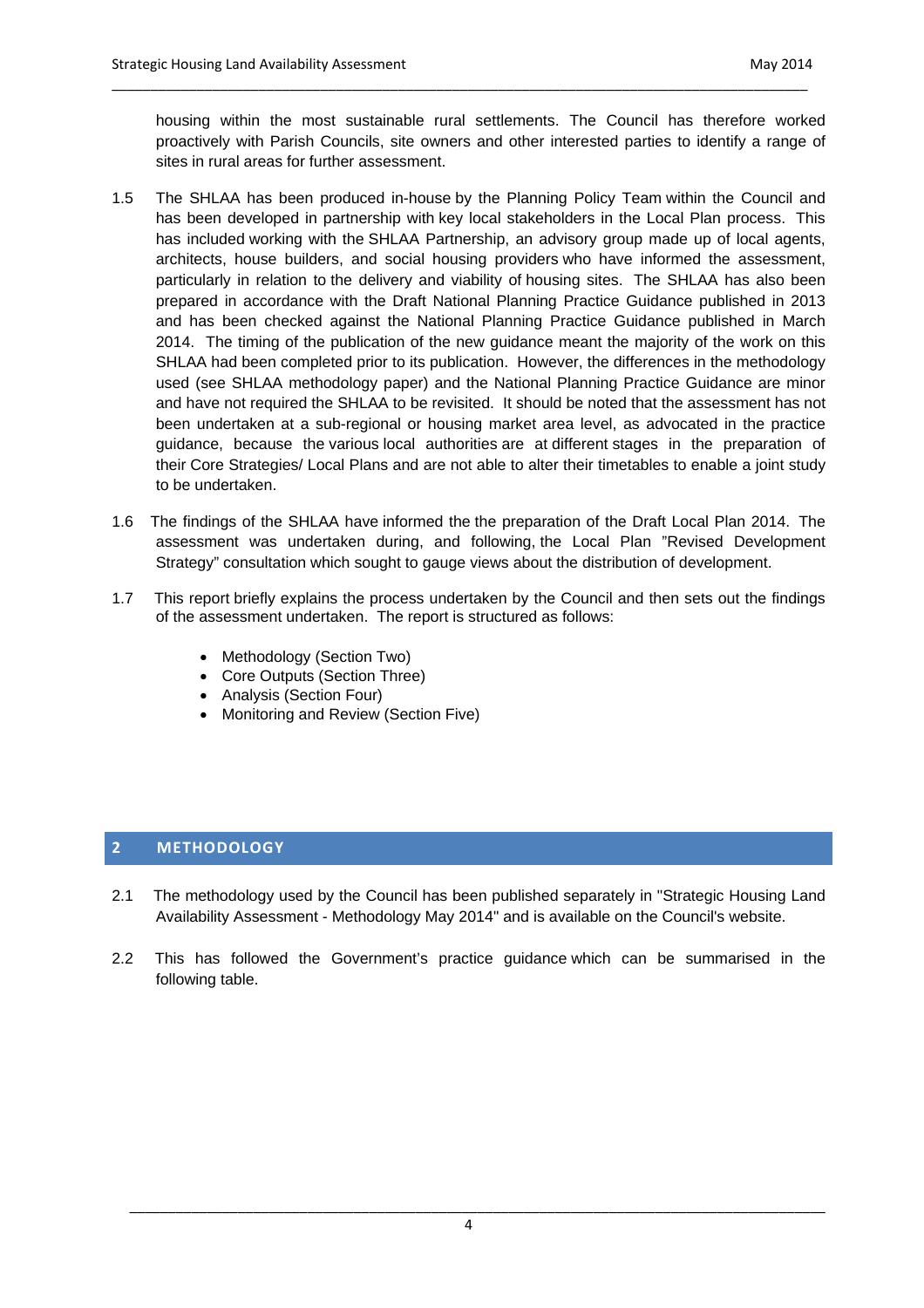#### **TABLE ONE: SHLAA PROCESS**

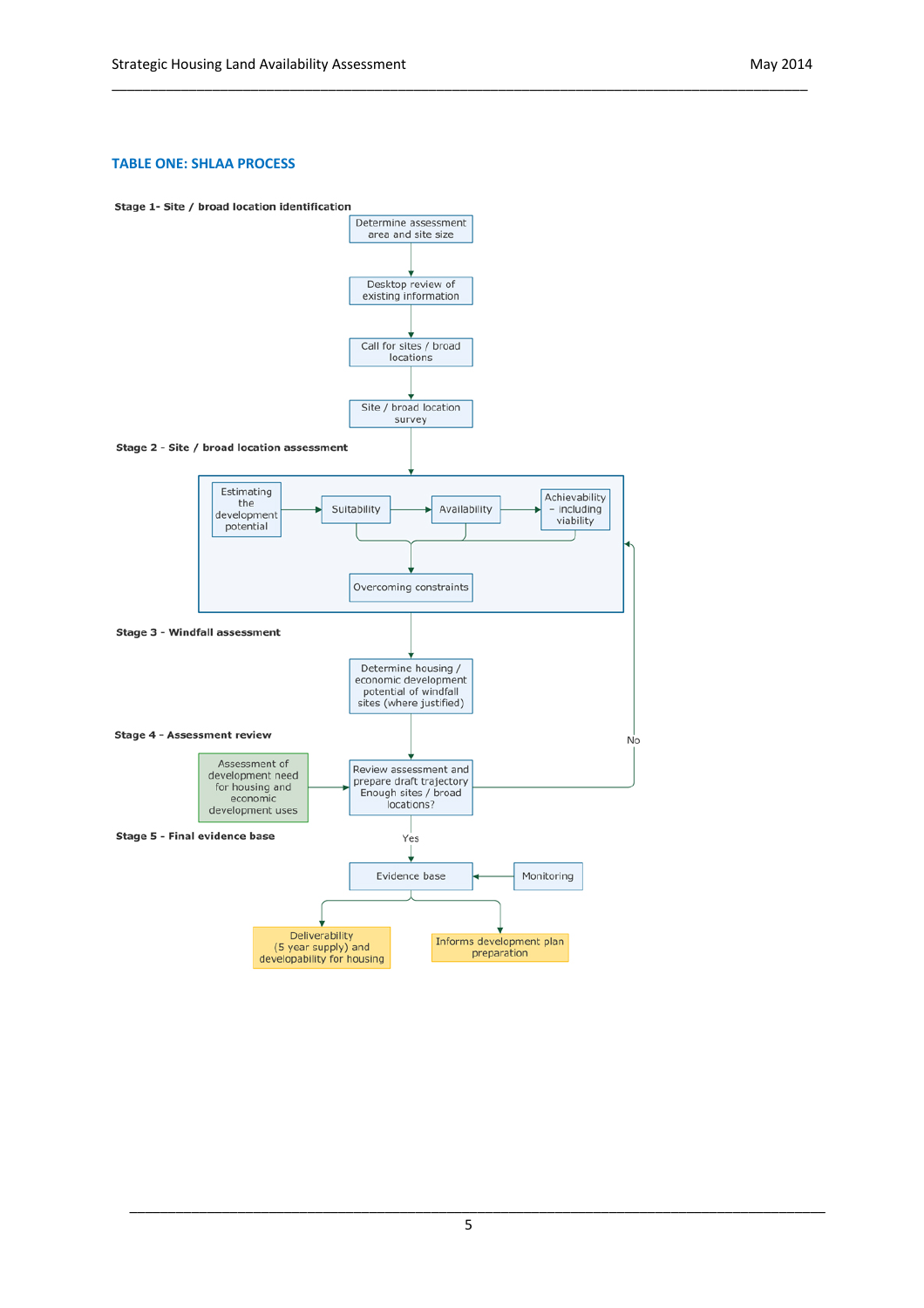## **3. CORE OUTPUTS**

#### SCOPE OF THE ASSESSMENT

3.1 The assessment considered all potential housing sites within the District with a capacity of five or more dwellings. Sites with planning permission, or sites already committed for housing, at December 2013, are included in the final analysis but are not individually assessed as their suitability has already been accepted.

\_\_\_\_\_\_\_\_\_\_\_\_\_\_\_\_\_\_\_\_\_\_\_\_\_\_\_\_\_\_\_\_\_\_\_\_\_\_\_\_\_\_\_\_\_\_\_\_\_\_\_\_\_\_\_\_\_\_\_\_\_\_\_\_\_\_\_\_\_\_\_\_\_\_\_\_\_\_\_\_\_\_\_\_\_\_\_\_\_\_

- 3.2 Appendix One sets out the list of all sites that were individually assessed. These included sites that were put forward by developers/landowners as possible future housing sites, as well as potential housing sites known to the Council. A plan showing the boundary of each site, and details of the assessment, is included in the Assessments sections of the SHLAA.
- 3.3 Only sites in sustainable locations consistent with national planning policy were assessed in order to avoid wasting resources assessing sites not in conformity with national policy. These locations were considered sufficiently comprehensive to meet any likely housing growth targets.
- 3.4 In terms of the type of sites assessed, there were only a limited number of vacant previously developed sites included in the study. This reflects the nature of the urban areas and the strength of the housing market in Warwick District, where urban brownfield sites have been vacated and redeveloped in a very short period of time. This makes it difficult to identify such sites in a SHLAA in advance of their being made redundant. Similarly, few opportunities for redevelopment or intensification of residential areas were identified due to the resources required in identifying such suitable sites, e.g. large houses that would be suitable for conversion to apartments. In addition, a limited number of public sector sites were identified reflecting the fact that there are no major Government bodies with landholdings in the District. The majority of sites identified were therefore greenfield, urban and rural extensions put forward by landowners. In a limited number of cases, the location of the site was requested to be kept confidential by the landowner. This is usually because the site is currently occupied by a tenant.
- 3.5 Consideration was also given to sites which were put forward during the consultations on the Preferred Options, Revised Development Strategy and Village Sites and Settlement Boundaries. These consultations provided the opportunity to suggest additional areas or sites to those put forward by the Council.

## ASSESSMENT OF SUITABILITY

- 3.6 All the sites identified, except those already benefiting from planning permission, were assessed by officers of the Council for their suitability for housing, sometimes in consultation with the SHLAA Partnership. In assessing suitability, the following aspects were considered:
	- the location and size of the site;
	- existing policy restrictions;
	- the existence of any physical constraints on development of the site;
	- the potential impact of development of the site (in relation to surrounding areas); and,
	- the environmental conditions which would be experienced by residents of the development.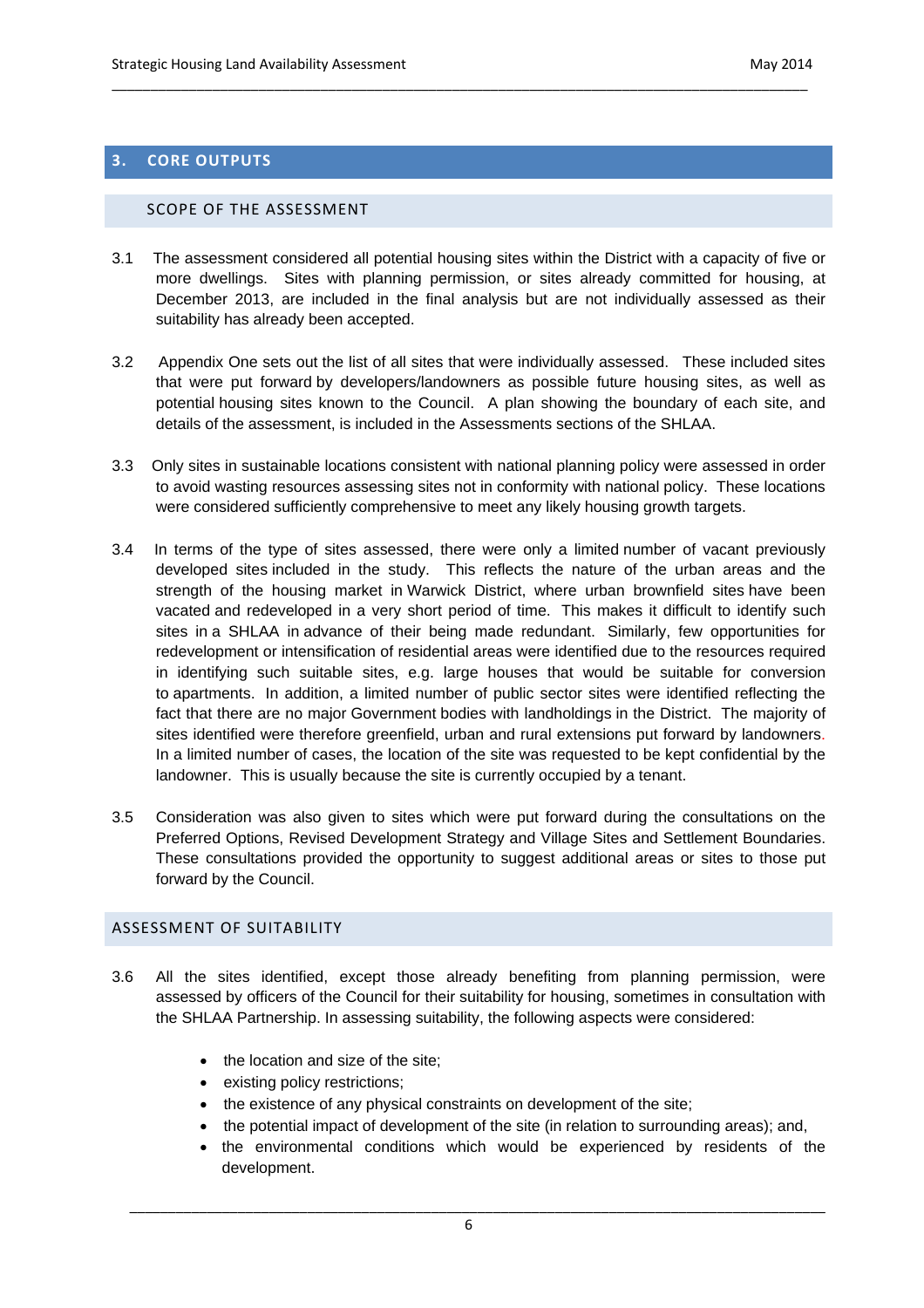- 3.7 This exercise was informed by:
	- consultation with key partners, for example the Council's Environmental Health Officers (in respect of local air quality, noise or land contamination constraints), Conservation Officers and English Heritage (in respect of protecting the historic environment from inappropriate development), Engineers (in respect of knowledge of drainage and flooding constraints on sites) and Local Highway Authority Officers (in respect of the ability to secure access to sites);

- other evidence gathered by the Council to inform the Core Strategy, including the Strategic Flood Risk Assessment; Habitat Biodiversity Audit; the Green Belt Study and Landscape Assessment; the Open Space Audit and the Employment Land Review;
- existing environmental and historic designations; and,
- existing planning policy designations designed to constrain development, e.g. Green Belt - these were noted but (in accordance with the Best Practice Guidance) not used to automatically dismiss sites on grounds of suitability.
- 3.8 In the light of all this information and evidence, officers made a judgement as to each site's suitability for housing and, importantly, whether or not it could contribute towards the creation of sustainable, mixed communities as required by national planning policy. Where such sites were regarded as suitable but constrained by planning policy designations, these were recorded as 'potentially' suitable as their suitability would need to be determined by the Local Plan. In some cases the suitability of a site depended upon third party land for a suitable access and in these cases a judgement was made as to the likelihood of an access being achieved in the medium or long term.
- 3.9 Sites in the rural areas have also been considered where they are consistent with national policy. However the capacity of these has not been included in the overall calculation of available land as many of the sites have a larger capacity than would be appropriate to allocate given the nature of the settlements and services in the area.

### ASSESSMENT OF AVAILABILITY

3.10 The assessment of availability has relied upon the evidence given by landowners and their agents in response to the Council's consultation. Where such availability is reliant upon third party land or an existing use re-locating, consideration has been given to the implications this might have on the timing of any possible development.

### ASSESSMENT OF ACHIEVABILITY

- 3.11 In cases where sites are assessed as potentially suitable and available an assessment of achievability was made.
- 3.12 The assessment of achievability considered factors such as the likely cost of the development, market factors and delivery rates. This element of the site assessment was partly informed by site constraints and land ownership/availability in so far as they impact on development costs and the timetable for delivery. The expertise of the SHLAA Partnership was also important, particularly in respect of the market factors and the viability/attractiveness of development. The Partnership was also able to advise officers on the effect of the economy on future house building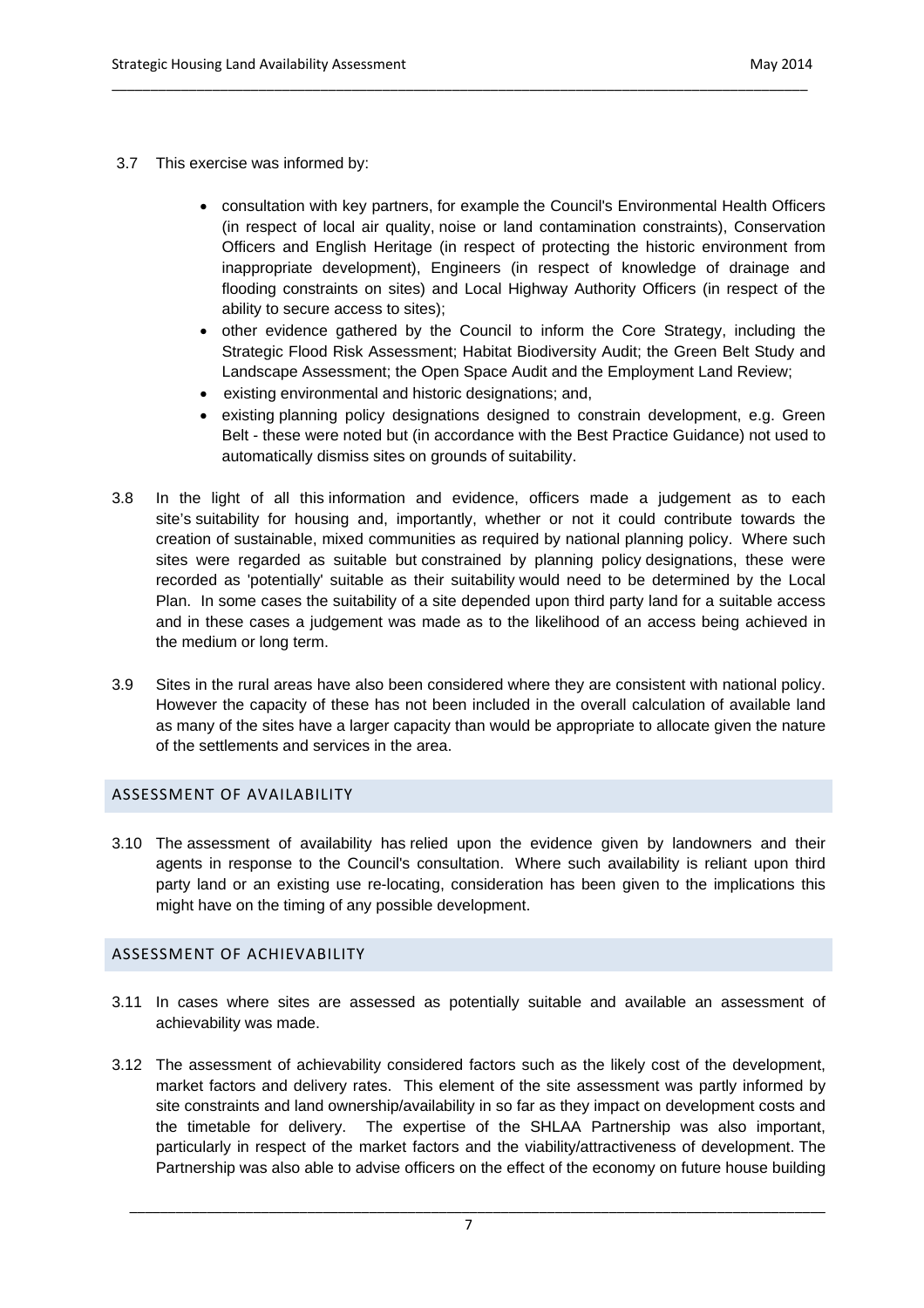rates so that this could be taken into account when estimating the time period for when sites might be developed.

3.13 In addition, officers engaged with key infrastructure and service providers to assess whether there is sufficient capacity or potential capacity within the local infrastructure to meet the demands generated by the new homes. Some infrastructure providers found it difficult to comment at this stage given the lack of resources and the absence of certainty about which sites might be developed. Furthermore, their own service plans often do not extend beyond two or three years. However, the key conclusions from the consultees were:

\_\_\_\_\_\_\_\_\_\_\_\_\_\_\_\_\_\_\_\_\_\_\_\_\_\_\_\_\_\_\_\_\_\_\_\_\_\_\_\_\_\_\_\_\_\_\_\_\_\_\_\_\_\_\_\_\_\_\_\_\_\_\_\_\_\_\_\_\_\_\_\_\_\_\_\_\_\_\_\_\_\_\_\_\_\_\_\_\_\_

 **The Care Commissioning Group** has indicated that there are only limited funds available to finance new health facilities (premises) although there would be funding for the on-going provision of increased services. Any new development proposals may therefore be required to fund new GP premises or extensions to existing premises.

 **Warwickshire Education Authority** has indicated that the primary school population across the District has grown significantly since 2005/06 and will continue to do so as this cohort of pupils travel through primary school. This will lead to a sharp decline in the number of primary school surplus places. In Kenilworth primary pupil numbers are looking stable but there will be a significant rise in pupil numbers in Warwick and Leamington and some additional school capacity is already being provided with possibly more still required. The secondary school population is forecast to be reasonably constant in the period up to approximately 2015 following which it is expected to rise steadily as the higher pupil numbers, currently beginning to enter primary schools, work through. While the higher numbers will take up the current surplus capacity in some schools in Warwick and Leamington, those currently full may come under considerable pressure from within their priority areas. In these circumstances most significant new housing developments will require the expansion of existing schools or the provision of new schools, both primary and secondary. .

**Warwickshire Highway Authority**, in partnership with the Highways Agency, have undertaken 4 strategic transport study between 2011 and 2014 based on a range of growth options and development strategies. These studies have looked at the capacity of the District's transport networks to cope with increased movements associated with growth. This studies have shown that all options would be possible with associated mitigation measures. However the study recognised that the increase in road congestion would be closely related to the level of growth. The mitigation would need to take the form of substantial transport and highway improvements.

**Warwickshire Social Services** will be able to accommodate growth where it arises.

**Water Resources and Waste Water** A Water Cycle Study, carried out for the local authorities in the sub-region, has concluded that water conservation measures should be adopted by the Council in order to ensure that any increase in the demand for water can be met. Further, the timing of the delivery of any new infrastructure required to meet growth may impact on the phasing of development. As far as waste water is concerned, there is currently sufficient capacity to the medium term. Beyond this, there will be a requirement for Severn Trent Water to expand existing works at Finham and Longbridge and, again, this may impact upon the phasing of new development. As far as water quality is concerned, the Council will need to continue discussions with Severn Trent Water and the Environment Agency to establish whether any further discharge consents would be required and whether these would be granted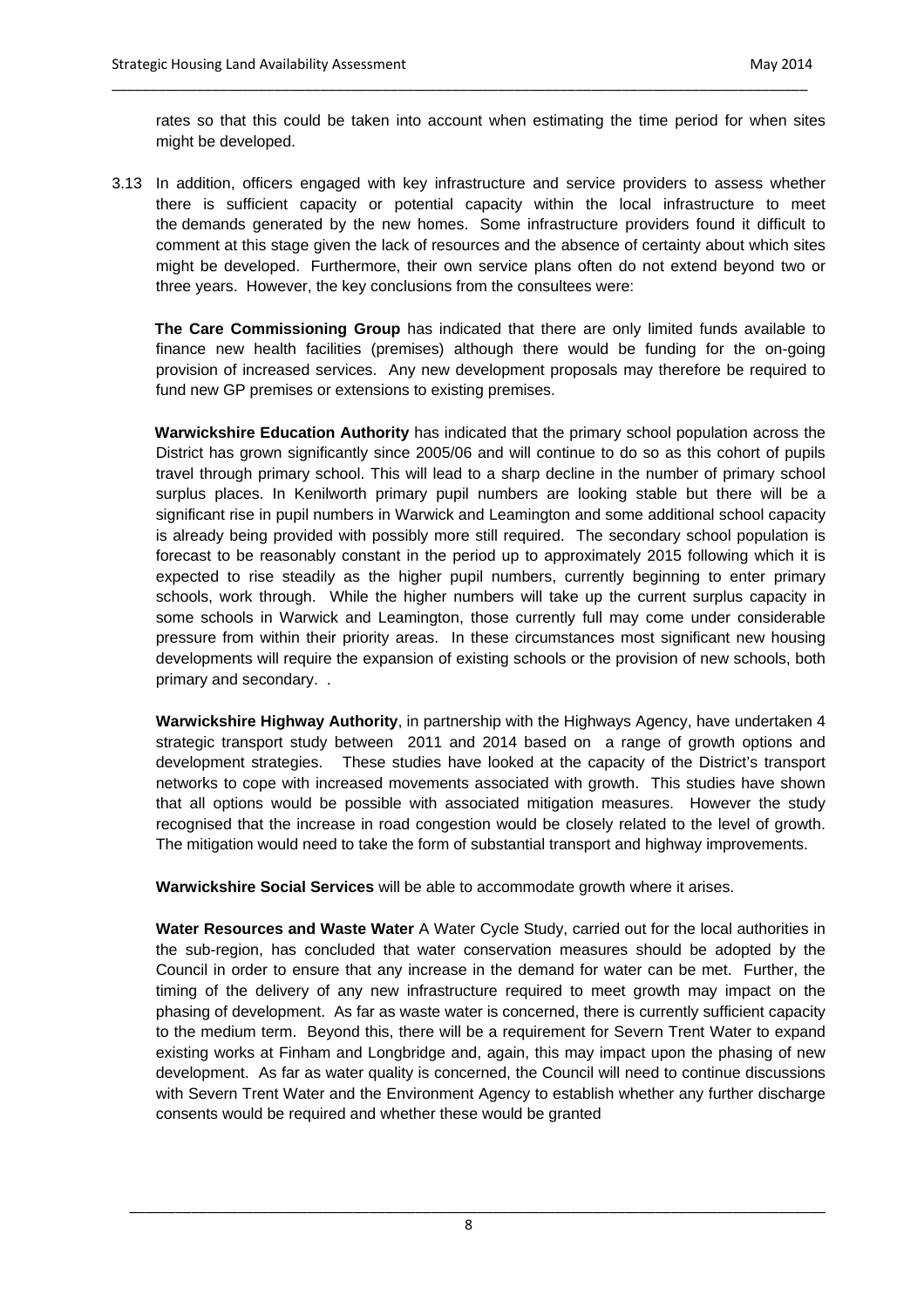**National Grid** has indicated that new housing growth in Warwick District is unlikely to create capacity issues given the scale of the electricity and gas transmission networks.

\_\_\_\_\_\_\_\_\_\_\_\_\_\_\_\_\_\_\_\_\_\_\_\_\_\_\_\_\_\_\_\_\_\_\_\_\_\_\_\_\_\_\_\_\_\_\_\_\_\_\_\_\_\_\_\_\_\_\_\_\_\_\_\_\_\_\_\_\_\_\_\_\_\_\_\_\_\_\_\_\_\_\_\_\_\_\_\_\_\_

**Central Networks** has indicated that it will be able to meet the increased demand for electricity by reinforcing and extending the 33kV and the 11kV network and constructing new primary substations.

**Emergency Services** Additional housing growth will lead to a need for enhanced district-wide policing services and capital funding for more localised operational policing services as set out in the IDP. Similarly the Fire and Rescue Service is undergoing rationalisation of premises although the service has indicated that it can accommodate the demands of the proposed level of growth.

# ASSESSMENT OF CAPACITY

- 3.14 All sites considered to be potentially suitable, available and achievable were then assessed in terms of the amount of housing that they might reasonably accommodate if developed.
- 3.15 The assessment of capacity was informed by:
	- the site's constraints;
	- the proportion of the site which would be required for other supporting uses; and
	- density.
- 3.16 The assessment of constraints gave an indication as to whether any parts of the site would be undevelopable because of, for example, the risk of flood, the need for a protective buffer zone to a major road, or the presence of a designated historic or natural asset. This area was then discounted from the capacity exercise.
- 3.17 In the case of larger sites, a proportion of the site would be required for other supporting uses such as employment, open space and allotments, community facilities, landscaping and major roads. For the purposes of this study it was assumed that, in the case of sites over 10 hectares, 50% of the site would be required for other supporting uses and, in the case of sites under 10 hectares, it was assumed that 33% of the site would be required. In some cases, undevelopable land would be suitable for open space. In the case of small sites, the proportion was determined on a case by case basis. For example, some small town centre sites would be suitable for a mix of uses such as retail or offices and housing, whilst other small urban sites may be suitable for 100% housing.
- 3.18 The assessment of constraints and the need for supporting uses gave an indication of the area which is developable for housing. Three possible density levels (30, 40 and 50 dwellings per hectare) were then applied to the developable area to give an indication of capacity. The indicative capacity concluded for each site was typically around 35 dwellings per hectare, balancing the sustainability attributes of higher density development with the likelihood of reduced numbers of apartments on sites and the need for lower densities on more sensitive urban fringe locations. This figure is a reduction from the figure of 40 which was applied to sites in the previous SHLAA. It reflects advice from the SHLAA Partnership which was that densities are reducing due to change in Government guidance regarding densities and parking standards, the reduction in the number of flats in new developments and the need for more space around homes for sustainable drainage systems. Whilst densities tend to be in the region of 30-35 at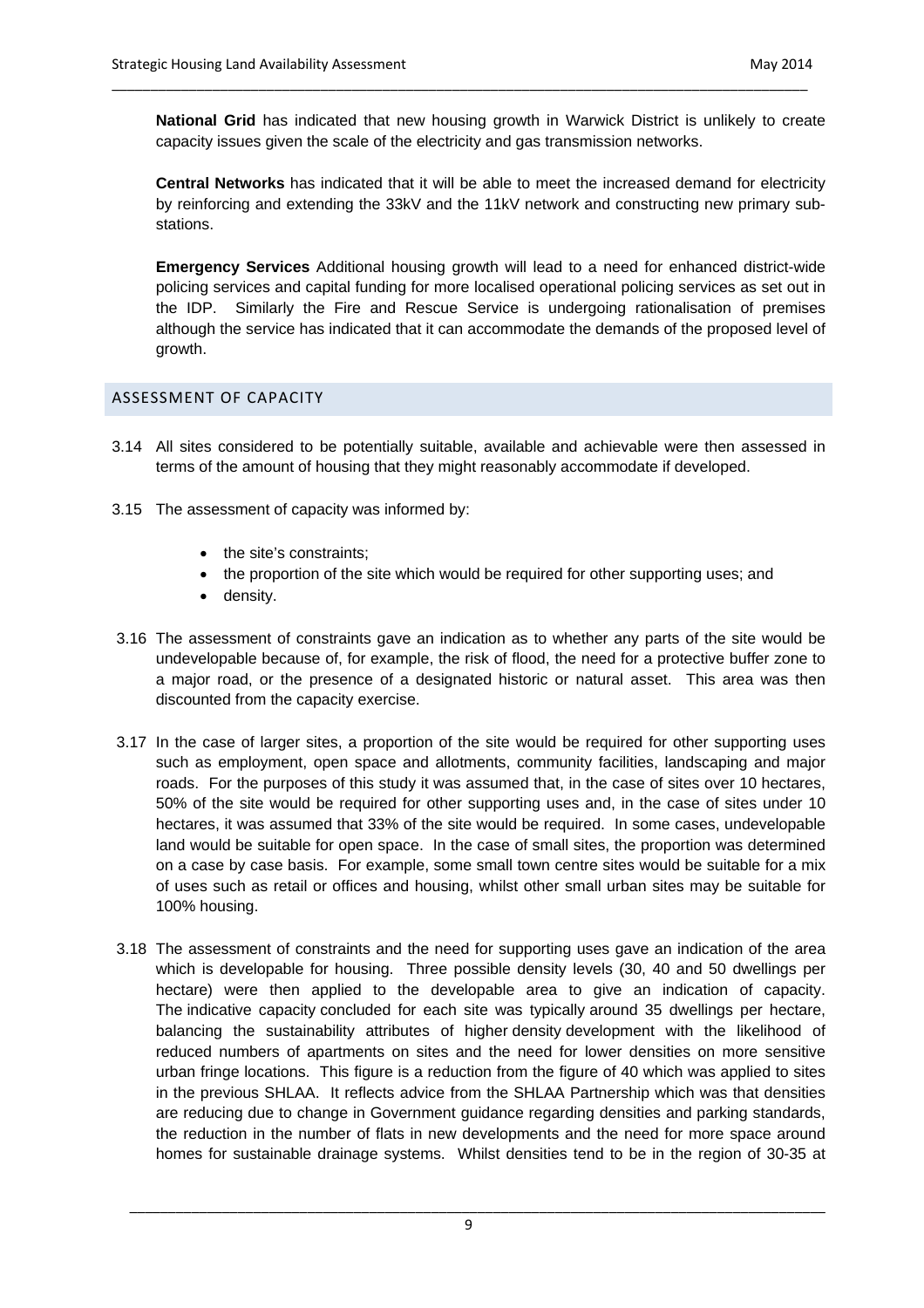present, there is the possibility that in future years the provision of flats will become viable once again.

\_\_\_\_\_\_\_\_\_\_\_\_\_\_\_\_\_\_\_\_\_\_\_\_\_\_\_\_\_\_\_\_\_\_\_\_\_\_\_\_\_\_\_\_\_\_\_\_\_\_\_\_\_\_\_\_\_\_\_\_\_\_\_\_\_\_\_\_\_\_\_\_\_\_\_\_\_\_\_\_\_\_\_\_\_\_\_\_\_\_

3.19 It was not always possible to give a realistic quantitative assessment of capacity for rural sites as many rural sites are either located within the Green Belt and/or within or adjacent to villages with a very limited range of services. For example, a large site adjacent to a Green Belt village with a very limited range of services may be suitable in terms of physical constraints and impacts but would be an unsuitable location for a large amount of housing in terms of access to services. However, a small amount of development to meet local needs or provide rural exception housing may be appropriate but is difficult to quantify outside of the Local Plan process or without evidence of need for affordable housing. In addition, it would be unrealistic to include the capacities of these large sites to the final analysis.

## ASSESSMENT OF TIMING OF DELIVERY

- 3.20 The assessment of the timing of when this housing development might take place on these sites has been informed by the assessments of constraints, availability and achievability as well as advice from the SHLAA Partnership. The assessment is based on earliest practical delivery. The majority of the larger sites identified in the SHLAA would not come forward until after the adoption of the Local Plan (early 2014). Having regard to the time required in planning and preparing sites for development, including delivering infrastructure, it was not envisaged that any significant numbers of houses would be built on the larger sites before 2019. Ultimately, however, this will obviously depend on the size and nature of the sites identified in the Local Plan and their phasing.
- 3.21 Depending on the strength of the housing market, it was assumed that in the short term (to 2019) large sites might yield a maximum of 100 dwellings per annum assuming more than one housebuilder. In the longer term (after 2019) it was assumed that sites might yield up to 150 dwellings per annum. This allows for an improvement in the housing market beyond 2019.
- 3.22 Appendix Three lists the sites which are assessed as potentially suitable, available and achievable along with an assessment of the potential timing of their delivery. The three 5-year time periods commence in April 2014, which is the year of the likely adoption of the Local Plan, and end in 2029, allowing for a 15 year time period.
- 3.23 The following table shows the capacity of potentially suitable, available and achievable sites over the three five-year time periods to 2029, excluding rural sites for the reasons given in paragraph 3.9 above.

| <b>Time Period</b> | <b>Net Capacity</b><br>(No. of Homes) |
|--------------------|---------------------------------------|
| 2014-2019          | 2,360                                 |
| 2019-2024          | 5,731                                 |
| 2024-2029          | 3,555                                 |
| Total              | 11,646                                |
|                    |                                       |

### **TABLE TWO: POTENTIAL CAPACITY (excluding rural sites)**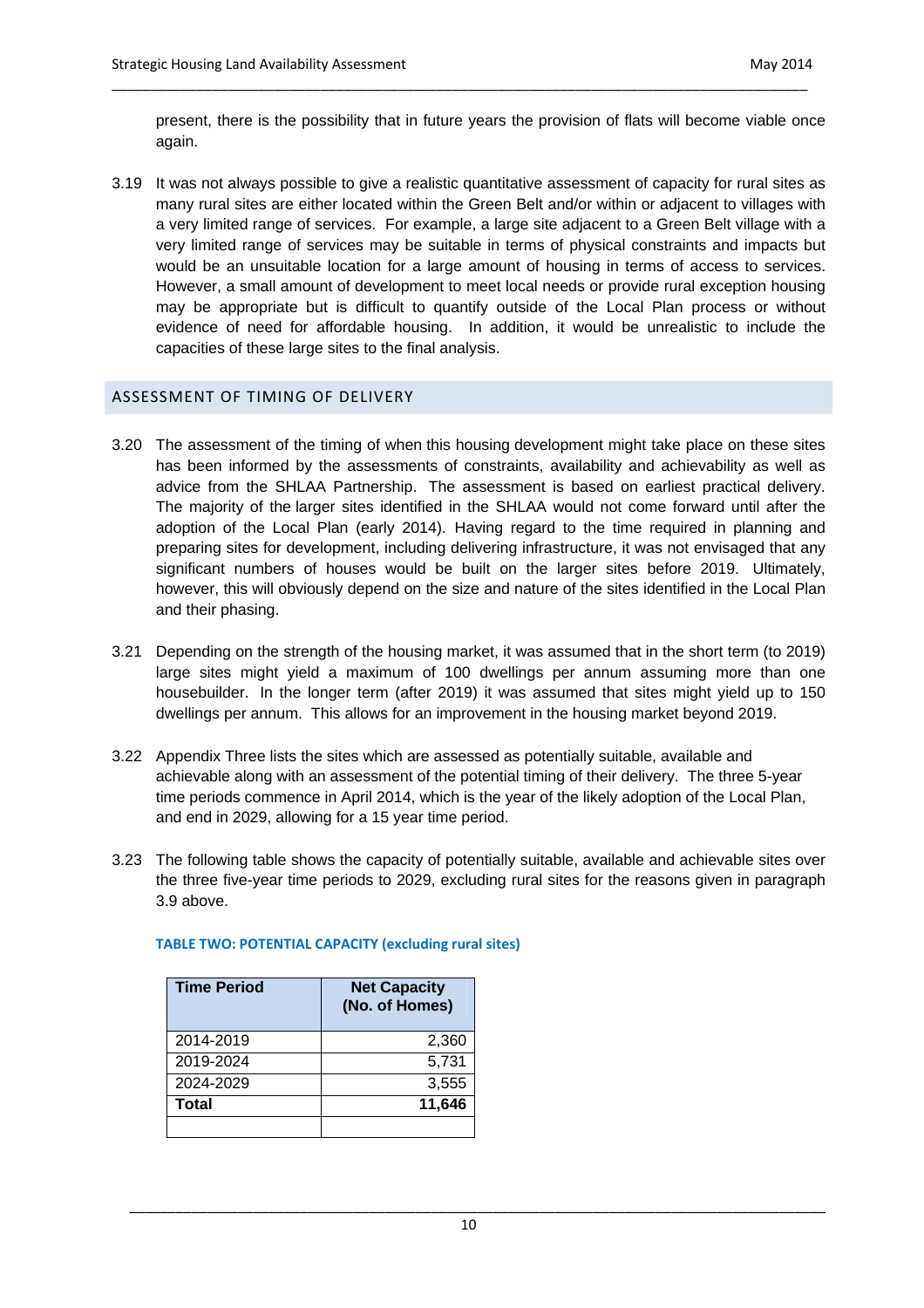## **4. ANALYSIS OF HOUSING SUPPLY**

4.1 This section analyses the amount of housing which can be provided and at what point in the future.

\_\_\_\_\_\_\_\_\_\_\_\_\_\_\_\_\_\_\_\_\_\_\_\_\_\_\_\_\_\_\_\_\_\_\_\_\_\_\_\_\_\_\_\_\_\_\_\_\_\_\_\_\_\_\_\_\_\_\_\_\_\_\_\_\_\_\_\_\_\_\_\_\_\_\_\_\_\_\_\_\_\_\_\_\_\_\_\_\_\_

#### COMMITMENTS AT 31ST DECEMBER 2013

4.2 Existing housing commitments in the District equate to 3,223 dwellings.

## HOUSING SUPPLY 2014‐2019

4.3 Beyond 2014 the new Local Plan will draw on sites identified in this SHLAA. For the period 2014- 2019, the first five years of the new Local Plan, the Council is required to draw on information in the SHLAA to identify sufficient, specific *deliverable* sites. To be considered deliverable, sites must be suitable, available and achievable within the first five year period. The SHLAA identifies sites capable of delivering approximately 2,360 homes within this period.

### HOUSING SUPPLY 2019‐2024

4.4 The Council must also identify sufficient *developable* sites for the next five years of the plan period (2019-2024). To be considered developable, sites should be suitable and there should be a reasonable prospect that the site is available and could be developed at the point envisaged. Table Two identifies sufficient specific developable sites to deliver approximately 5,731 homes.

#### HOUSING SUPPLY 2024‐2029

4.5 Finally, the Council must also identify sufficient developable sites or broad locations for the remaining five years of the plan period (2024-2029). Table Two identifies sufficient specific developable sites to deliver approximately 3,555 homes.

### WINDFALL ASSUMPTIONS

4.6 Windfall development has historically made a significant contribution towards the supply of new housing in Warwick District. It can be seen from the following table that housing completions on windfall developments have historically averaged 351 dwellings per year. It should be noted, however, that the Council introduced a policy of restraint on urban windfall housing between late 2005 and early 2009 due to the high numbers of windfalls and the rate of development which was above the then regional housing requirement.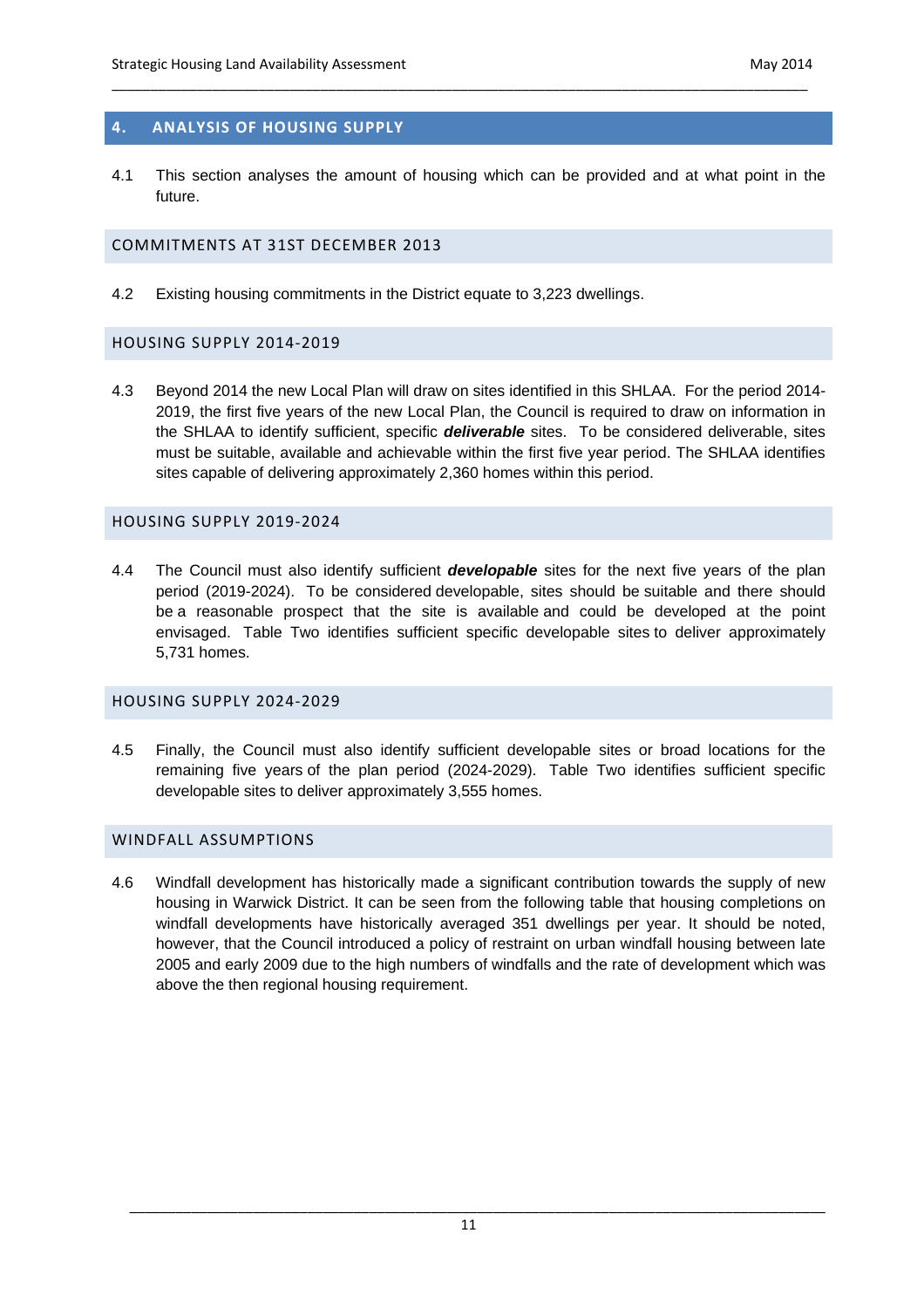| <b>No. of Homes</b> |
|---------------------|
| 354                 |
| 620                 |
| 704                 |
| 450                 |
| 448                 |
| 349                 |
| 120                 |
| 70                  |
| 135                 |
| 261                 |
| 3511                |
| 351                 |
|                     |

#### **TABLE THREE: HOUSING COMPLETIONS ON WINDFALL SITES 2001‐2011**

4.8 It is recognised, that previous high levels of windfalls are unlikely to be achieved in the short term due the fact that the higher densities achieved in the past were partly due to the large numbers of new apartments. A very conservative estimate of urban and rural windfalls has therefore been made averaging 161 dwellings per year for the period 2014-2029. This also takes account of the fact that some urban brownfield sites have already been identified in this SHLAA<sup>1</sup>. The Council will annually monitor the supply of windfalls and should windfall dwellings come forward at a quicker rate than estimated, the Council will re-examine these figures in future reviews of housing land availability.

\_\_\_\_\_\_\_\_\_\_\_\_\_\_\_\_\_\_\_\_\_\_\_\_\_\_\_\_\_\_\_\_\_\_\_\_\_\_\_\_\_\_\_\_\_\_\_\_\_\_\_\_\_\_\_\_\_\_\_\_\_\_\_\_\_\_\_\_\_\_\_\_\_\_\_\_\_\_\_\_\_\_\_\_\_\_\_\_\_\_

## HOUSING TRAJECTORY

4.9 The following trajectory sets out the potential supply of housing taking into account the capacity of suitable SHLAA sites and windfall assumptions.

| <b>Time Period</b> | <b>Estimated No. of Homes</b> |                  |                     |  |
|--------------------|-------------------------------|------------------|---------------------|--|
|                    | <b>SHLAA Capacity</b>         | <b>Windfalls</b> | <b>Total Supply</b> |  |
| 2014-2019          | 2.360                         | 610              | 2,970               |  |
| 2019-2024          | 5.731                         | 1,085            | 6,816               |  |
| 2024-2029          | 3,555                         | 758              | 4,313               |  |
| 2014-2029          | 11,646                        | 2,453            | 14,099              |  |

#### **TABLE FOUR: HOUSING TRAJECTORY 2014‐2029**

### **5. MONITORING AND REVIEW**

5.1 It is intended that the Council will regularly monitor and review the SHLAA to support the updating of its housing trajectory and five year housing land supply. This will enable the Council to monitor housing availability on brownfield sites and avoid the release of greenfield sites unless necessary to maintain supply.

 $1$  See paper on "Local Plan Windfall Allowance - April 2014"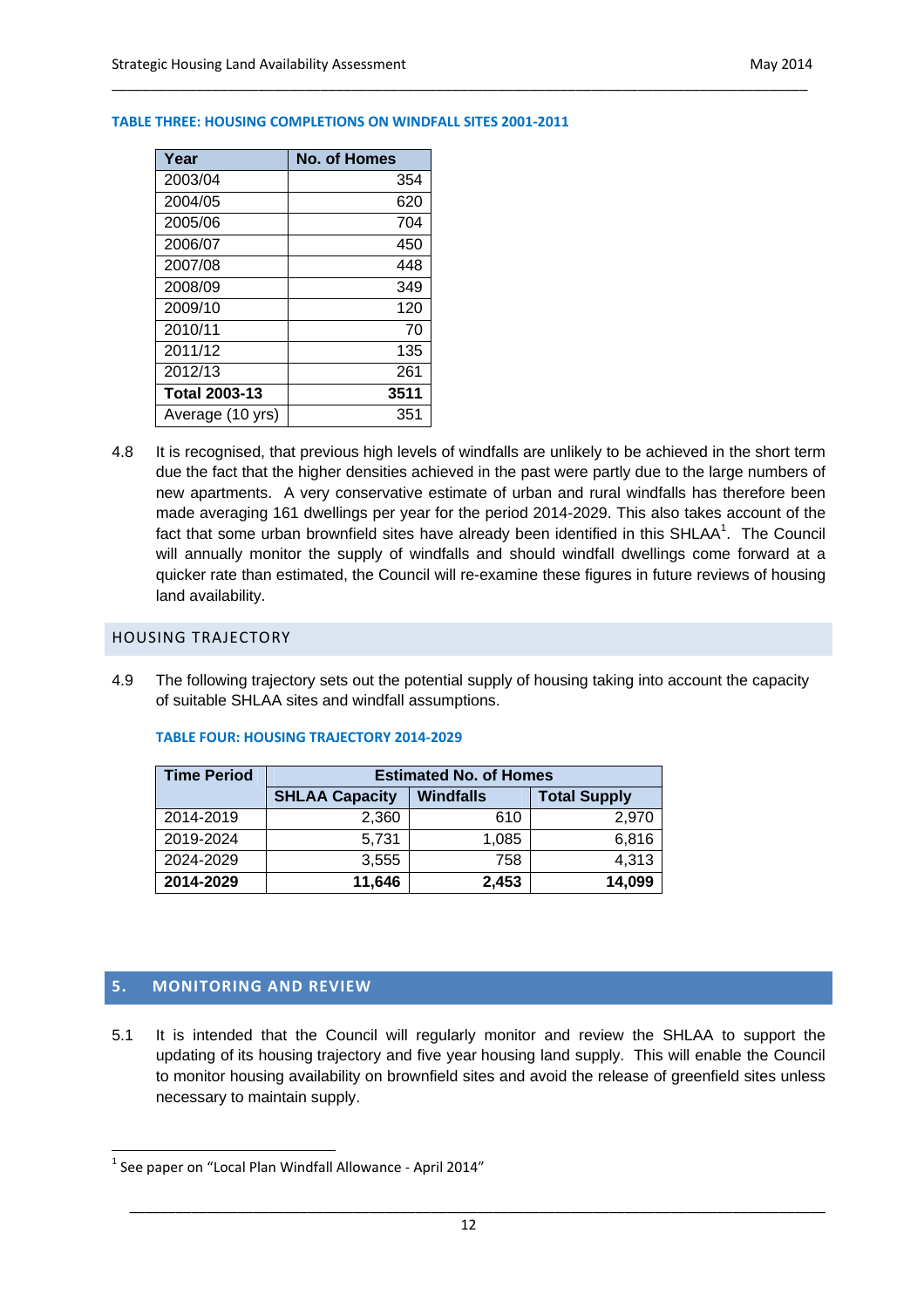#### **APPENDIX ONE: LISTS OF SITES SUBMITTED TO THE COUNCIL FOR CONSIDERATION**

\_\_\_\_\_\_\_\_\_\_\_\_\_\_\_\_\_\_\_\_\_\_\_\_\_\_\_\_\_\_\_\_\_\_\_\_\_\_\_\_\_\_\_\_\_\_\_\_\_\_\_\_\_\_\_\_\_\_\_\_\_\_\_\_\_\_\_\_\_\_\_\_\_\_\_\_\_\_\_\_\_\_\_\_\_\_\_\_\_\_

# SITES WITHIN OR ON THE EDGE OF LEAMINGTON SPA AND WHITNASH

| <b>Site Ref</b> | <b>Site Name</b>                                      | <b>Site Area</b> |
|-----------------|-------------------------------------------------------|------------------|
|                 |                                                       | (Hectares)       |
| L01             | Lime Avenue                                           | 0.37             |
| L <sub>02</sub> | R/O 22 Llewelyn Road                                  | 0.14             |
| L03             | R/O Bamburgh Grove                                    | 1.79             |
| L04             | Former Factory, Clarendon Street                      | 0.11             |
| L05             | Trinity Storage Site, Queensway                       | 1.53             |
| L07             | Land North of Milverton                               | 83.30            |
| L09             | Land at Grove Farm                                    | 62.18            |
| L <sub>10</sub> | Land South of Sydenham                                | 7.56             |
| L11             | Golf Lane/ Fieldgate Lane                             | 4.04             |
| L12             | Land at Golf Lane                                     | 0.26             |
| L <sub>13</sub> | Soans Site & Land Adjacent Sydenham Industrial Estate | 2.57             |
| L14             | Land at Woodside Farm                                 | 10.99            |
| L <sub>15</sub> | Court Street/ Cumming Street                          | 0.09             |
| L <sub>16</sub> | 77 Lillington Road                                    | 0.11             |
| L17             | <b>Cubbington East</b>                                | 11.76            |
| L <sub>18</sub> | Allotment Land, Rugby Road                            | 2.28             |
| L <sub>19</sub> | Land at North Cubbington                              | 54.06            |
| L <sub>20</sub> | Land at South Cubbington                              | 13.5             |
| L21             | St Mary's Allotments, Radford Road                    | 7.78             |
| L23             | Land at Red House Farm, Campion Hills                 | 11.57            |
| L <sub>24</sub> | <b>Confidential Site</b>                              | 0.27             |
| L25             | <b>Confidential Site</b>                              | 0.24             |
| L <sub>26</sub> | <b>Confidential Site</b>                              | 0.67             |
| L27             | R/O Homebase                                          | 2.00             |
| L <sub>28</sub> | Land off Princes Drive                                | 1.3              |
| L30             | Telephone Exchange                                    | 0.32             |
| L31             | Garage Site, Russell Street                           | 0.37             |
| L32             | Jewsons & Quarry Street Dairy                         | 1.60             |
| L33             | Court Street Opportunity Site                         | 1.48             |
| L34             | Wise Street Opportunity Site                          | 1.60             |
| L35             | Land at Station Approach                              | 4.47             |
| L36             | Warwickshire College                                  | 5.78             |
| L37             | Riverside House                                       | 1.75             |
| L38             | Glebe Farm                                            | 53.20            |
| L39             | Land at Campion School/ Whitnash East                 | 51.49            |
| L40             | Leamington Cricket Club                               | 3.19             |
| L41             | Castel Froma                                          | 1.14             |
| L43             | Allotments, Paddocks and Waverley Equestrian Centre   | 3.38             |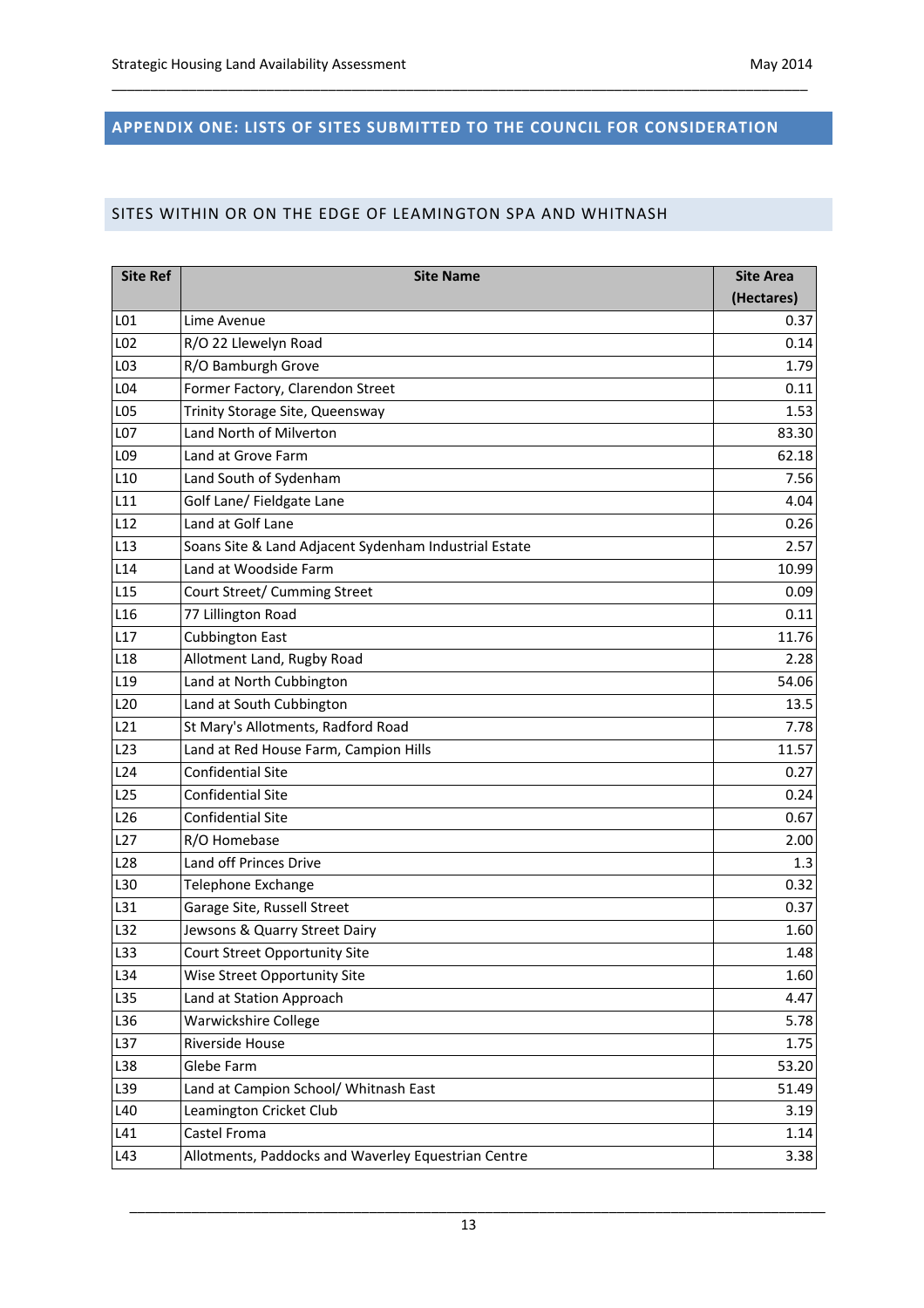| <b>Site Ref</b> | <b>Site Name</b>                    | <b>Site Area</b> |
|-----------------|-------------------------------------|------------------|
|                 |                                     | (Hectares)       |
| L44             | <b>Confidential Site</b>            | 0.40             |
| L45             | Leamington Fire Station             | 0.52             |
| L46             | <b>Confidential Site</b>            | 0.45             |
| L47             | Former Bath Place Community Venture | 0.14             |
| L48             | Land at Blackdown                   | 66.74            |
| L49             | Kingsley School Playing Fields      | 3.8              |
| L50             | Land at Beech House, Blackdown      | 1.15             |
| L51             | Land at Lakeside Lawns              | 2.24             |
| L <sub>52</sub> | Blackdown Hall                      | 1.83             |
| L <sub>53</sub> | North of Bungalow Farm, Cubbington  | 0.37             |
| L54             | <b>Confidential Site</b>            | 0.78             |

Please note that some of these sites overlap

## SITES WITHIN OR ON THE EDGE OF WARWICK

| <b>Site Ref</b> | <b>Site Name</b>                               | <b>Site Area</b> |
|-----------------|------------------------------------------------|------------------|
| W01             | Tamlea Building, Nelson Lane                   | 0.47             |
| W02             | 2-22 Northgate Street & Offices to Rear        | 0.54             |
| W03             | <b>Heathcote Sewage Works</b>                  | 13.10            |
| W04             | Former Car Park at IBM                         | 4.35             |
| <b>W05</b>      | Hintons Nursery, Coventry Road                 | 1.60             |
| W06             | Land at Stratford Road                         | 4.44             |
| W07             | Lower Heathcote Farm and adjoining land        | 122.90           |
| W08             | Land West of Europa Way                        | 38.86            |
| W09             | Ponderosa, Wedgenock Lane                      | 0.71             |
| W10             | Land to the South of Gallows Hill              | 14.9             |
| W11             | Campbell House, Stratford Road                 | 1.70             |
| W12             | Home Farm, Longbridge                          | 18.42            |
| W13             | Darsons Yard, Miller Road                      | 0.85             |
| W14             | Land at Corner of Cross Street and Priory Road | 0.02             |
| W15             | <b>Confidential Site</b>                       | 0.37             |
| W16             | <b>Confidential Site</b>                       | 0.29             |
| W17             | <b>Confidential Site</b>                       | 0.17             |
| W18             | Land at Montague Road                          | 3.67             |
| W19             | Land at Gogbrook Farm                          | 7.07             |
| W20             | Warwick Gates Employment Land                  | 9.77             |
| W <sub>21</sub> | County Land Europa Way                         | 24.43            |
| W23             | R/O Cherry Street                              | 0.33             |
| W24             | 64 West Street                                 | 0.06             |
| W25             | Nelson Club Car Park                           | 0.12             |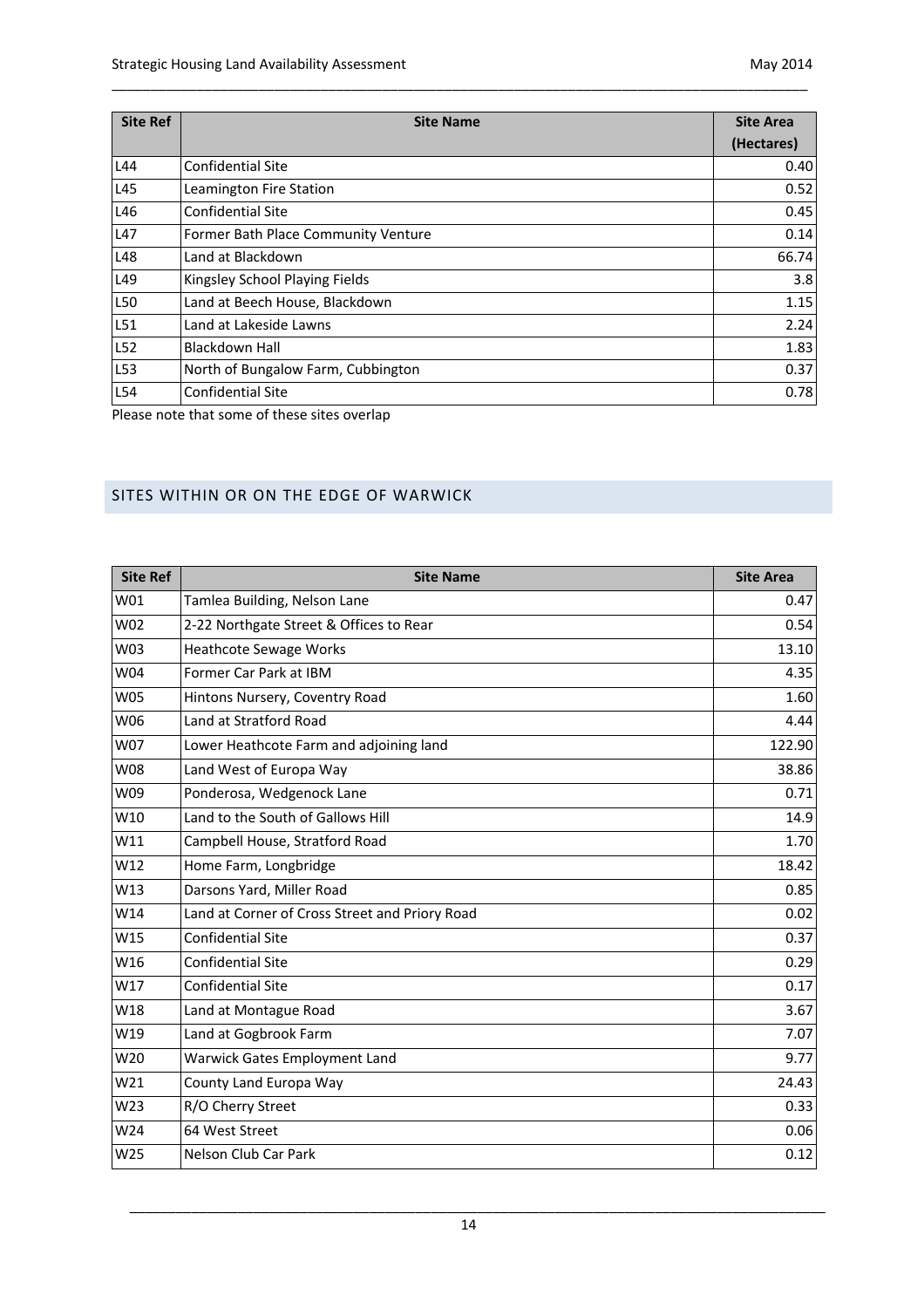| Site Ref | <b>Site Name</b>                | <b>Site Area</b> |
|----------|---------------------------------|------------------|
| W26      | Gallows Hill/ Europa way        | 21.53            |
| W27      | The Asps, Europa Way            | 58.73            |
| W28      | Loes Farm, Guy's Cliffe         | 28.54            |
| W29      | <b>Heathcote Farmhouse</b>      | 0.46             |
| W30      | <b>Confidential Site</b>        | 0.98             |
| W31      | <b>Confidential Site</b>        | 0.78             |
| W32      | Warwick Fire Station            | 0.16             |
| W33      | <b>Confidential Site</b>        | 22.38            |
| W34      | <b>Confidential Site</b>        | 0.53             |
| W35      | West of Warwick Racecourse      | 14.06            |
| W36      | Land at Goggbrook Lane          | 2.34             |
| W37      | Land west of Warwick Racecourse | 17.91            |
| W38      | Land at Stratford Road          | 3.16             |
| W39      | <b>Confidential Site</b>        | 0.73             |
| W40      | Former MPS Premises, Lock Lane  | 0.40             |
| W41      | Garage Site, Theatre Street     | 0.1              |
| W42      | <b>Confidential Site</b>        | 0.28             |

Please note that some of these sites overlap.

# SITES WITHIN OR ON THE EDGE OF KENILWORTH

| <b>Site Ref</b> | <b>Site Name</b>                               | <b>Site Area</b> |
|-----------------|------------------------------------------------|------------------|
| K01             | Land at Thickthorn                             | 16.51            |
| K02             | Crackley Triangle and east of Kenilworth Road  | 14.26            |
| K03             | North of Highland Road                         | 3.26             |
| K04             | East of Inchbrook Road                         | 3.67             |
| K05             | Kenilworth RFC Land off Rocky Lane             | 7.72             |
| K06             | Kenilworth Rugby Club                          | 1.76             |
| K07             | Kenilworth Golf Club, Dalehouse Lane           | 51.04            |
| K08             | <b>Common Lane Industrial Estate</b>           | 2.97             |
| K09             | Jersey Farm, Glasshouse Lane                   | 15.47            |
| K10             | Land to the West of Clinton Lane               | 1.54             |
| K11             | Land at New Street                             | 1.83             |
| K12             | Land at Clinton Road                           | 16.5             |
| K13             | Land at Crackley Lane/ Coventry Road           | 9.01             |
| K14             | Playing Fields at Coventry Road/ Princes Drive | 3.13             |
| K15             | <b>Talisman Theatre Site</b>                   | 0.13             |
| K17             | Southcrest Farm, Glasshouse lane               | 18.27            |
| K18             | Glasshouse Lane/ Crewe Lane                    | 37.28            |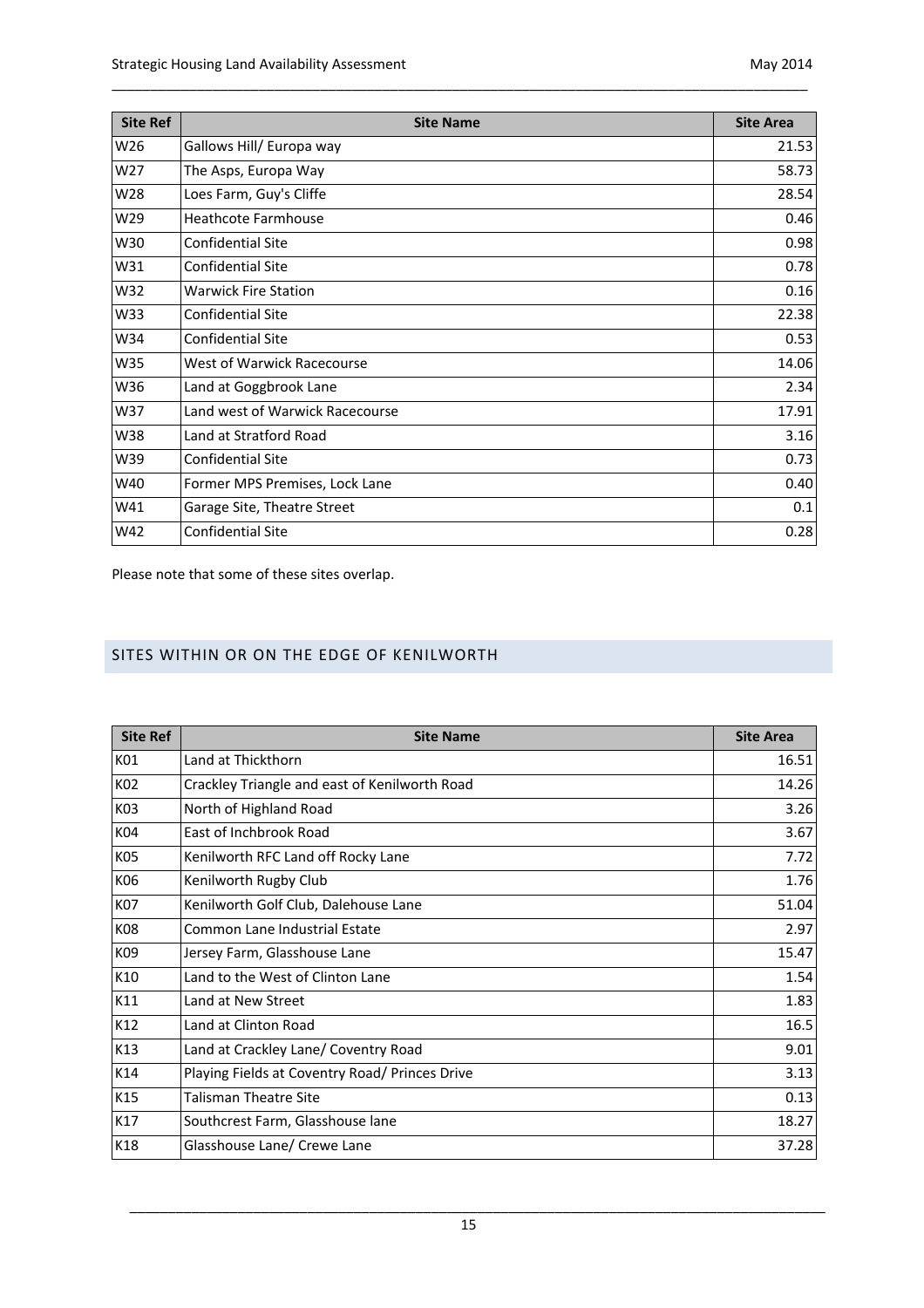| <b>Site Ref</b> | <b>Site Name</b>                | <b>Site Area</b> |
|-----------------|---------------------------------|------------------|
| K19             | <b>Woodside Training Centre</b> | 15.01            |
| K20             | Kenilworth Wardens Cricket Club | 4.75             |
| K21             | Oaks Farm                       | 102.26           |
| K22             | <b>Former Magistrates Court</b> | 0.24             |
| K23             | <b>Confidential Site</b>        | 0.61             |
| K24             | <b>Confidential Site</b>        | 0.35             |
| K25             | East of Warwick Road            | 5.68             |
| K26             | Land NW of Kenilworth           | 204.49           |
| K27             | Castle VI Form                  | 5.16             |
| K28             | <b>Confidential Site</b>        | 0.5              |
| K29             | Kenilworth School               | 9.41             |
| K30             | Land off Common Lane            | 3.24             |

# SITES ON THE EDGE OF COVENTRY

| <b>Site Ref</b> | <b>Site Name</b>                                                             | <b>Settlement</b>   | <b>Site Area</b> |
|-----------------|------------------------------------------------------------------------------|---------------------|------------------|
| CO <sub>1</sub> | <b>Russells Garden Centre</b>                                                | Baginton            | 7.89             |
| CO <sub>2</sub> | Land SW of Westwood Heath Road                                               | <b>Burton Green</b> | 2.44             |
| CO <sub>3</sub> | Westwood Heath Road/Bockendon Road                                           | Westwood Heath      | 14.40            |
| CO <sub>4</sub> | Land at Oak Lea, Howes Lane                                                  | Coventry            | 1.75             |
| CO <sub>5</sub> | Land off Cromwell Lane                                                       | <b>Burton Green</b> | 3.21             |
| C <sub>06</sub> | King's Hill Lane, Finham                                                     | Coventry            | 269.2            |
| CO <sub>7</sub> | Land at Mill Hill                                                            | Baginton            | 9.97             |
| CO8             | <b>Russells Garden Centre East</b>                                           | Baginton            | 2.34             |
| CO <sub>9</sub> | Lodge Farmhouse                                                              | Westwood Heath      | 0.13             |
| C10             | Land south of Baginton                                                       | Baginton            | 62.26            |
| C12             | Seven Acre Egg Farm                                                          | Coventry            | 3.91             |
| C13             | Lodge Farm                                                                   | Westwood Heath      | 30.48            |
| C14             | Land North of Baginton - Junction A45/A46                                    | Baginton            | 13.59            |
| C15             | Land off Church Road                                                         | Baginton            | 2.75             |
| C18             | Hurst Farm South                                                             | <b>Burton Green</b> | 99.19            |
| C19             | Land at Baginton                                                             | Baginton            | 531.35           |
| C <sub>20</sub> | North of Rosewood Farm, Baginton                                             | Baginton            | 1.82             |
| C <sub>21</sub> | Land East of Andrew's Close                                                  | Baginton            | 1.91             |
| C <sub>23</sub> | Land off Cromwell Lane and Westwood Heath Rd   Burton Green/Edge of Coventry |                     | 5.64             |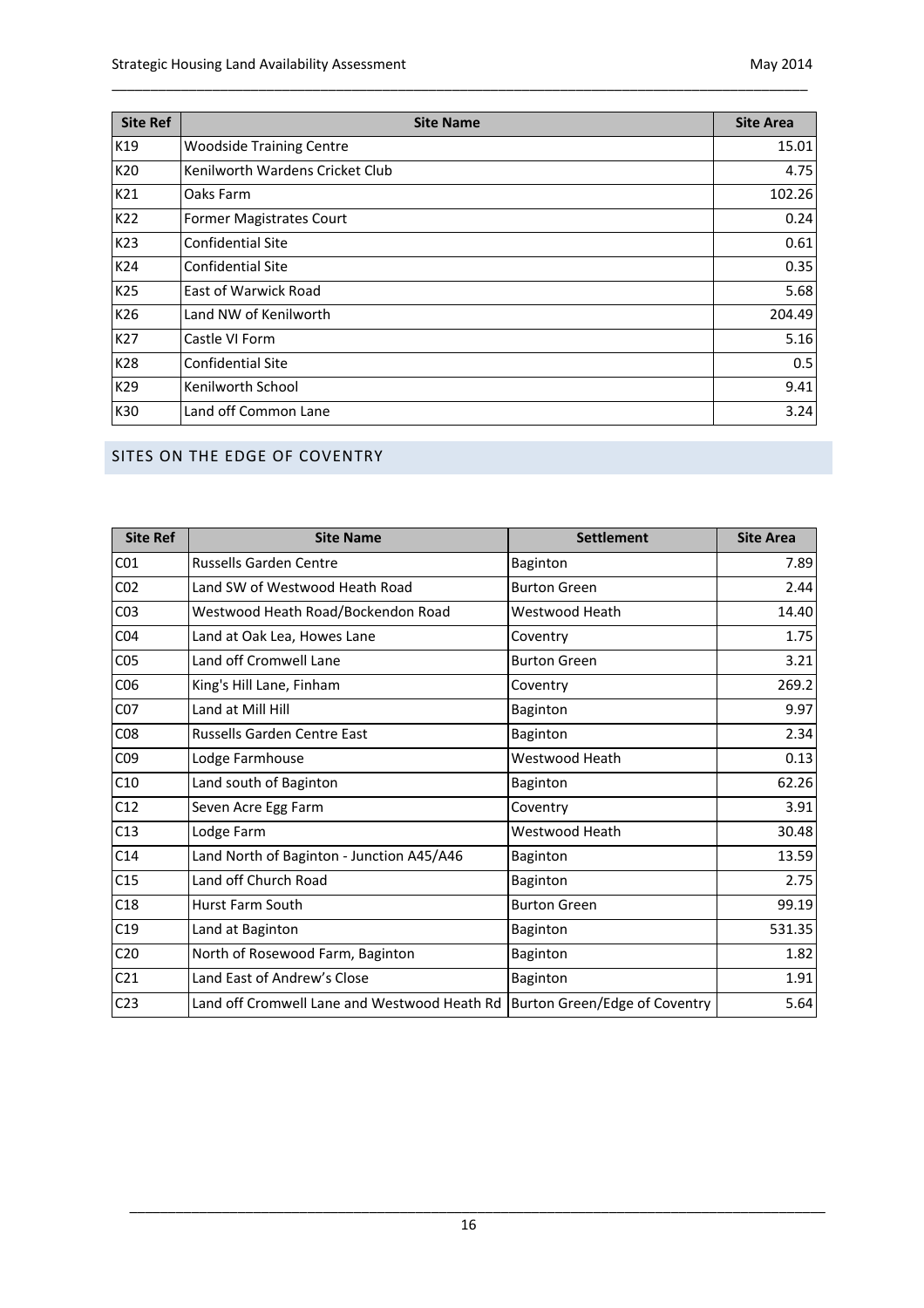# SITES IN THE RURAL AREA

| <b>Site Ref</b> | <b>Site Name</b>                           | <b>Settlement</b>        | <b>Site Area</b> |
|-----------------|--------------------------------------------|--------------------------|------------------|
| R01             | The Valley, Radford Semele                 | <b>Radford Semele</b>    | 0.14             |
| R <sub>02</sub> | <b>Hill Farm</b>                           | <b>Bishops Tachbrook</b> | 18.54            |
| R03             | <b>Tinkers Close</b>                       | <b>Radford Semele</b>    | 0.73             |
| <b>R04</b>      | Land adjacent to The Meadow House          | Lapworth                 | 0.11             |
| <b>R06</b>      | Land South of Baddesley Clinton            | <b>Baddesley Clinton</b> | 3.49             |
| <b>R07</b>      | Adjacent to Oak Gable Cottage              | <b>Baddesley Clinton</b> | 0.38             |
| <b>R08</b>      | Land North of Oakley Cottage, Bedlam's End | Chadwick End             | 0.78             |
| <b>R09</b>      | <b>Barford House</b>                       | <b>Barford</b>           | 4.39             |
| R <sub>10</sub> | South of Barford House                     | <b>Barford</b>           | 0.83             |
| R11             | South of School                            | <b>Bishops Tachbrook</b> | 4.11             |
| R <sub>12</sub> | Land north of Croft Close                  | <b>Bishops Tachbrook</b> | 1.84             |
| R13             | <b>Shrewley Gate Nursery</b>               | Shrewley                 | 1.35             |
| R <sub>14</sub> | Land east of Oakley Wood Road              | <b>Bishops Tachbrook</b> | 2.54             |
| R <sub>15</sub> | Land west of Wellesbourne Road             | <b>Barford</b>           | 0.17             |
| R <sub>16</sub> | <b>Sherbourne Nursery</b>                  | <b>Barford</b>           | 2.59             |
| R17             | Land at Brickyard Cottage                  | <b>Bishops Tachbrook</b> | 3.55             |
| R <sub>18</sub> | Land NW of Rye Fields                      | <b>Bishops Tachbrook</b> | 0.61             |
| R19             | Land at Brickyard Farm                     | <b>Bishops Tachbrook</b> | 35.34            |
| R <sub>20</sub> | Land at Brickyard Barn                     | <b>Bishops Tachbrook</b> | 0.28             |
| R21             | Land South of Radford Semele               | <b>Radford Semele</b>    | 2.62             |
| R22             | Land West of Bishop's Tachbrook            | <b>Bishops Tachbrook</b> | 2.41             |
| R23             | Low Hill, Oakley Wood Road                 | <b>Bishops Tachbrook</b> | 0.44             |
| R <sub>25</sub> | Ward's Hill & Snitterfield Lane            | Norton Lindsey           | 0.25             |
| R26             | Land West of Old Budbrooke Road            | Budbrooke                | 1.50             |
| R27             | Land Fronting Ward's Hill                  | Norton Lindsey           | 0.90             |
| R28             | Land adj. Hall Farm Cottages               | Hunningham               | 0.20             |
| R29             | R/O 65 Lewis Road & Thornley Close         | Radford Semele           | 0.18             |
| <b>R30</b>      | Land south of Westham Lane                 | Leamington Spa           | 1.25             |
| R31             | Land at Tachbrook Hill Farm                | <b>Bishops Tachbrook</b> |                  |
| R33             | South East of Convent Farm                 | <b>Baddesley Clinton</b> | 0.76             |
| R34             | Land West of Baddesley Clinton             | <b>Baddesley Clinton</b> | 20.66            |
| <b>R35</b>      | Land at the Plough                         | Eathorpe                 | 0.2              |
| <b>R37</b>      | East of Barcheston Drive                   | Hatton                   | 1.35             |
| R38             | North of Birmingham Road                   | Hatton                   | 7.78             |
| R39             | Land at Hatton Green                       | Hatton                   | 0.36             |
| R40             | Land at the Gatehouse                      | Shrewley                 | 0.42             |
| R41             | Land at Southam Road                       | Radford Semele           | 7.78             |
| R42             | Land at Village Farm                       | Offchurch                | 0.68             |
| R43             | Sydon's Piece                              | Offchurch                | 3.84             |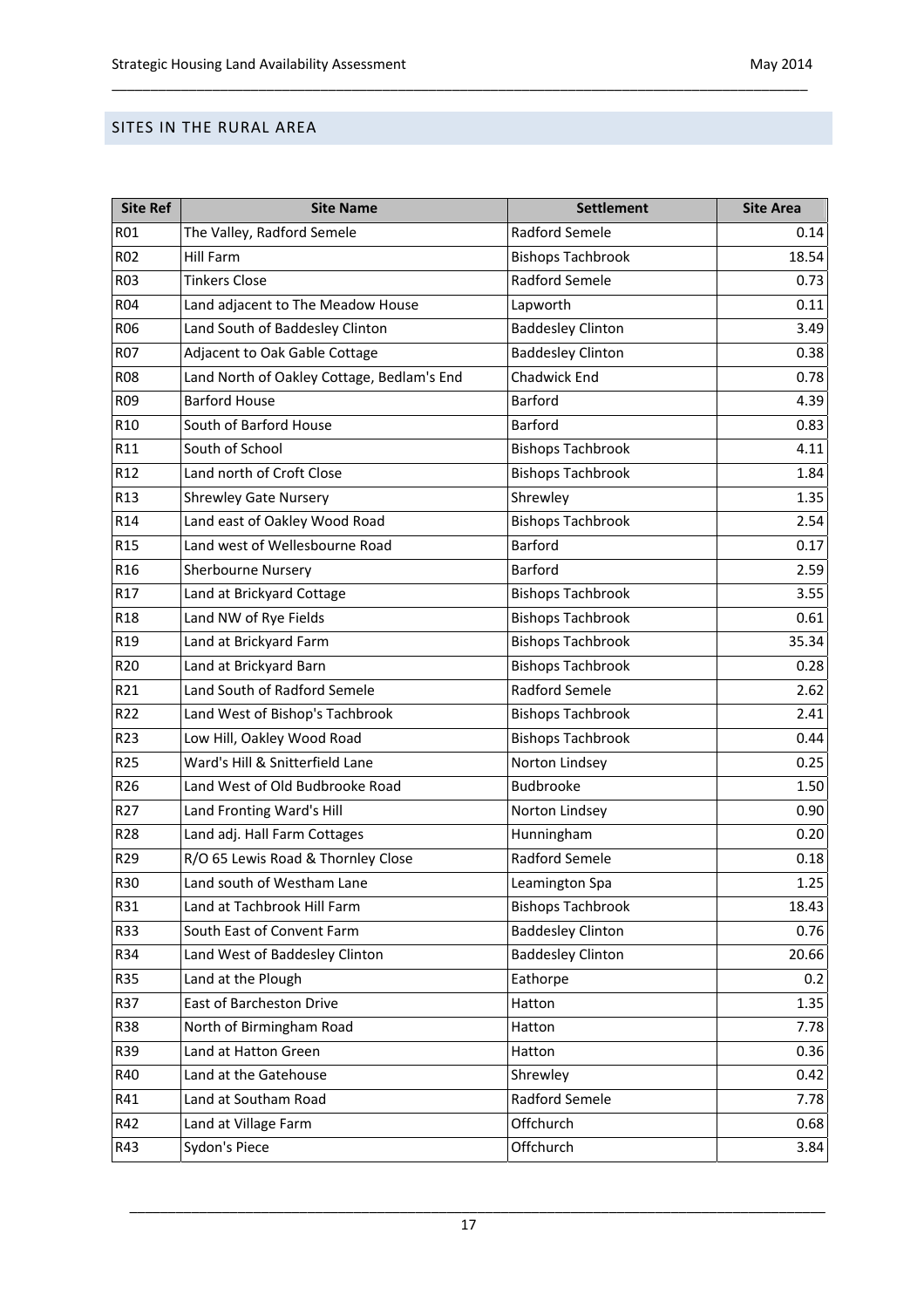| <b>Site Ref</b> | <b>Site Name</b>                     | <b>Settlement</b>        | <b>Site Area</b> |
|-----------------|--------------------------------------|--------------------------|------------------|
| R44             | Canal Field, Offchurch Lane          | <b>Radford Semele</b>    | 2.58             |
| <b>R45</b>      | Canal Wharf, Offchurch Lane          | Radford Semele           | 1.14             |
| R46             | Land West of School Lane             | <b>Radford Semele</b>    | 14.06            |
| R47             | Land R/O Rectory                     | Barford                  | 0.28             |
| <b>R48</b>      | West of School Hill                  | Offchurch                | 0.26             |
| R49             | Land off Green Lane, Little Shrewley | Shrewley                 | 0.32             |
| <b>R50</b>      | Land at Convent Farm                 | <b>Baddesley Clinton</b> | 0.28             |
| <b>R51</b>      | Land SE of Shrewley Common           | Shrewley                 | 0.27             |
| <b>R52</b>      | New House Farm                       | <b>Bishops Tachbrook</b> | 78.97            |
| <b>R53</b>      | R/O The Hamlet                       | Leek Wootton             | 3.35             |
| <b>R54</b>      | Land N of Hill Wootton Road          | Leek Wootton             | 1.85             |
| <b>R55</b>      | West of Mill Lane                    | Barford                  | 0.55             |
| <b>R56</b>      | South West Radford Semele            | Radford Semele           | 5.94             |
| <b>R57</b>      | Land off Moat Close, Bubbenhall      | Bubbenhall               | 1.00             |
| <b>R58</b>      | Land at Red Lane                     | <b>Burton Green</b>      | 0.43             |
| <b>R59</b>      | Land off Pit Hill/ Church Road       | Bubbenhall               | 3.02             |
| R60             | Land R/O Lower End                   | Bubbenhall               | 3.82             |
| R61             | Land off Ryton Road                  | <b>Bubbenhall</b>        | 1.73             |
| R62             | Land Off Warwick Road                | Leek Wootton             | 4.59             |
| R63             | Land NW of Leek Wootton              | Leek Wootton             | 25.44            |
| R64             | Land NE of Leek Wootton (1&2)        | Leek Wootton             | 46.88            |
| R65             | R/O Savages Close                    | <b>Bishops Tachbrook</b> | 2.45             |
| R66             | Land fronting Old Warwick Road       | Lapworth                 | 0.19             |
| R67             | Land Fronting Southam Road           | <b>Radford Semele</b>    | 3.38             |
| <b>R68</b>      | Sunnyside, Valley Road               | Radford Semele           | 2.23             |
| R69             | South of Elmdene Close               | Hatton                   | 1.25             |
| R70             | North of Hatton Station              | Hatton                   | 2.06             |
| R71             | West of Station Road                 | Hatton                   | 1.20             |
| R72             | Cubbington Wood Yard                 | Cubbington               | 1.04             |
| R73             | Land off Starmer Place               | Hatton                   | 0.60             |
| R74             | Land South of Arras Boulevard        | <b>Hampton Magna</b>     | 6.45             |
| R75             | 407 Birmingham Road & Land to West   | Hatton                   | 1.15             |
| R76             | Confidential Site                    | Kenilworth               | 19.63            |
| R77             | Former Storage Depot                 | Hatton                   | 1.17             |
| R78             | Village Field (North)                | Eathorpe                 | 0.60             |
| R79             | Village Field (South)                | Eathorpe                 | 0.38             |
| <b>R80</b>      | Penns Lane                           | Eathorpe                 | 0.72             |
| R81             | Confidential Site                    | Pinley Green             | 0.81             |
| R83             | Land off Wasperton Lane              | Barford                  | 1.31             |
| R84             | Land off Bremridge Close             | Barford                  | 0.62             |
| R85             | Land south of Westham Lane           | Barford                  | 1.79             |
| R86             | Land North of Telephone Exchange     | Barford                  | 1.25             |
| <b>R87</b>      | Red Lane to the south of New Farm    | <b>Burton Green</b>      | 2.44             |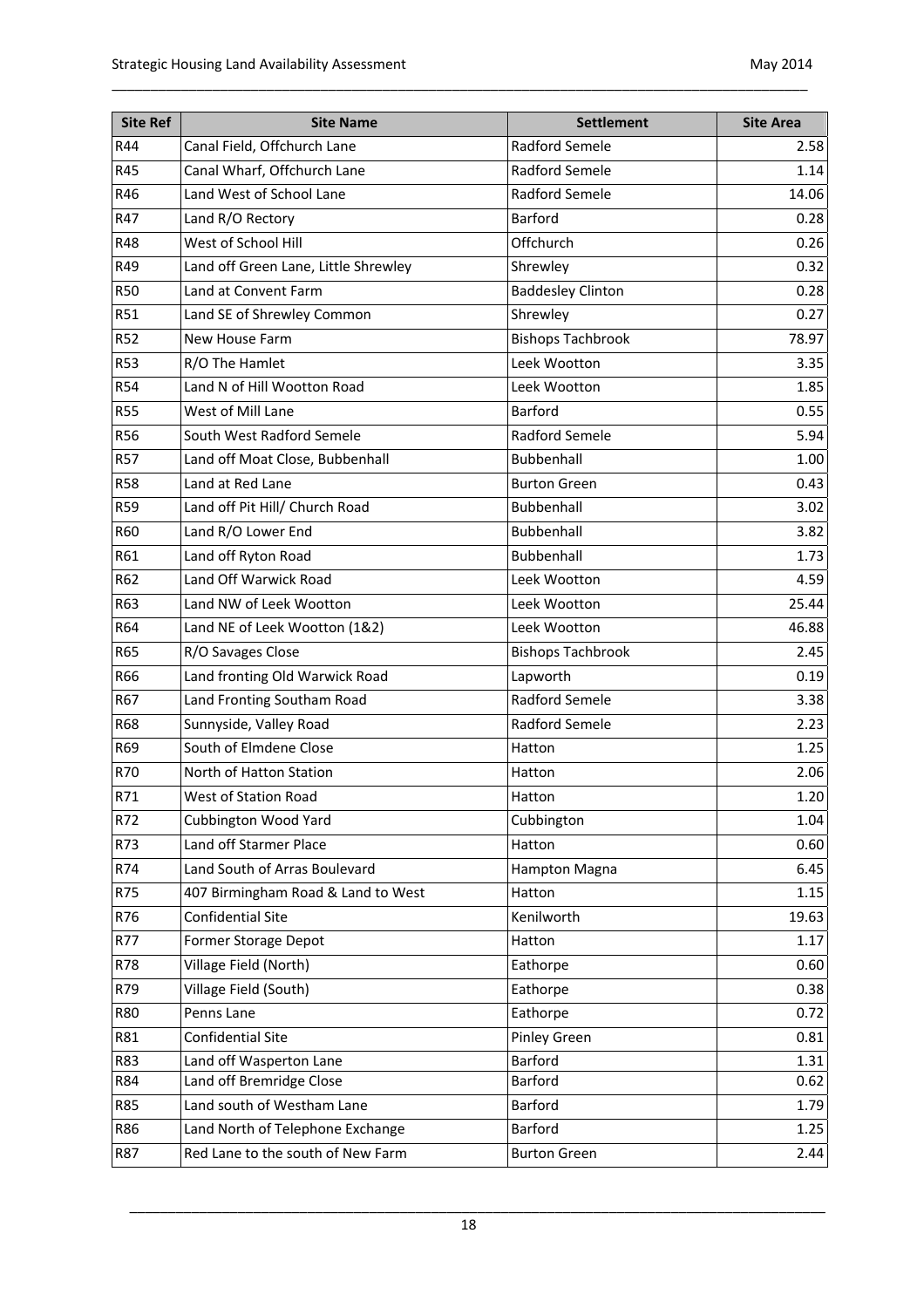| <b>Site Ref</b> | <b>Site Name</b>                                               | <b>Settlement</b>     | <b>Site Area</b> |
|-----------------|----------------------------------------------------------------|-----------------------|------------------|
| <b>R88</b>      | Land North of The Small Holding, Red Lane                      | <b>Burton Green</b>   | 2.02             |
| R89             | Land off Hodgetts Lane                                         | <b>Burton Green</b>   | 2.18             |
| R90             | <b>Burrow Hill Nursery</b>                                     | <b>Burton Green</b>   | 11.7             |
| R91             | Land at the rear of Peeping Tom Public House                   | <b>Burton Green</b>   | 1.76             |
| R94             | Land west of Stanks Farm                                       | Hampton Magna         | 3.88             |
| <b>R95</b>      | Land north of Montgomery Avenue                                | Hampton Magna         | 1.30             |
| R96             | Land at Maple Lodge                                            | Hampton Magna         | 5.53             |
| R97             | Land south of Lloyd Close                                      | Hampton Magna         | 5.39             |
| <b>R98</b>      | Land to the East of Clinton Avenue                             | Hampton Magna         | 5.62             |
| R99             | Land at Hatton Hill/East of Canal Road                         | <b>Hatton Park</b>    | 4.72             |
| R100            | Land south of Charingworth Drive/Birmingham<br>Road Roundabout | <b>Hatton Park</b>    | 0.98             |
| R101            | Land NW of Severn Trent Treatment Works                        | <b>Hatton Park</b>    | 1.24             |
| R102            | Land off Station Road                                          | <b>Hatton Station</b> | 0.31             |
| R104            | Former Aylesbury House Hotel and Surrounds.                    | Hockley Heath         | 4.90             |
| R105            | Swallowfield Stud                                              | Kingswood             | 0.25             |
| R106            | Land rear of Kingswood Cottages                                | Kingswood             | 0.48             |
| R107            | Old Bakehouse, west of Mill Lane.                              | Kingswood             | 0.19             |
| R108            | The Meadow House, Kingswood                                    | Kingswood             | 2.32             |
| R109            | Kingswood Farm                                                 | Kingswood             | 1.25             |
| R110            | Land to East of Station Lane                                   | Kingswood             | 10.06            |
| R111            | Station Lane opposite Gowan Bank                               | Kingswood             | 6.5              |
| R112            | Land off Brome Hall Lane                                       | Kingswood             | 0.55             |
| R113            | Land S of The Stables, Station Lane                            | Lapworth/ Kingswood   | 0.55             |
| R114            | Land to the south of Rising Lane, Kingswood                    | Kingswood             | 1.82             |
| R115            | Rear of Brome Hall Lane                                        | Kingswood             | 0.56             |
| R116            | East of Lensana, Warwick Road                                  | Kingswood             | 0.15             |
| R117            | Priory Farm, Kingswood                                         | Kingswood             | 0.40             |
| R118            | Land south of Hill Wootton Road                                | Leek Wootton          | 6.46             |
| R120            | The Paddock, Warwickshire Police HQ                            | Leek Wootton          | 2.27             |
| R121            | Land north of main entrance, Warwickshire Police<br>HQ         | Leek Wootton          | 0.32             |
| R122            | Former Tennis Courts, Warwickshire Police HQ                   | Leek Wootton          | 0.57             |
| R123            | Warwickshire Police HQ - Northern Lodge                        | Leek Wootton          | 0.36             |
| R124            | <b>Black Spinney Fields</b>                                    | Leek Wootton          | 2.72             |
| R125            | Warwickshire Golf and Country Club Car Park                    | Leek Wootton          | 0.32             |
| R127            | Open Field, Warwickshire Golf and Country Club                 | Leek Wootton          | 5.12             |
| R128            | Land to the East of Church Lane                                | Radford Semele        | 8.80             |
| R129            | Land south of Southam Road                                     | Radford Semele        | 13.45            |
| R130            | Land at Home Farm, Leek Wootton                                | Leek Wootton          | 2.26             |
| R132            | Land to the South West side of Old Warwick Road,<br>Rowington  | Rowington             | 0.9              |
| R133            | Land to the South of the Almshouses, Rowington<br>Green        | Rowington Green       | 1.20             |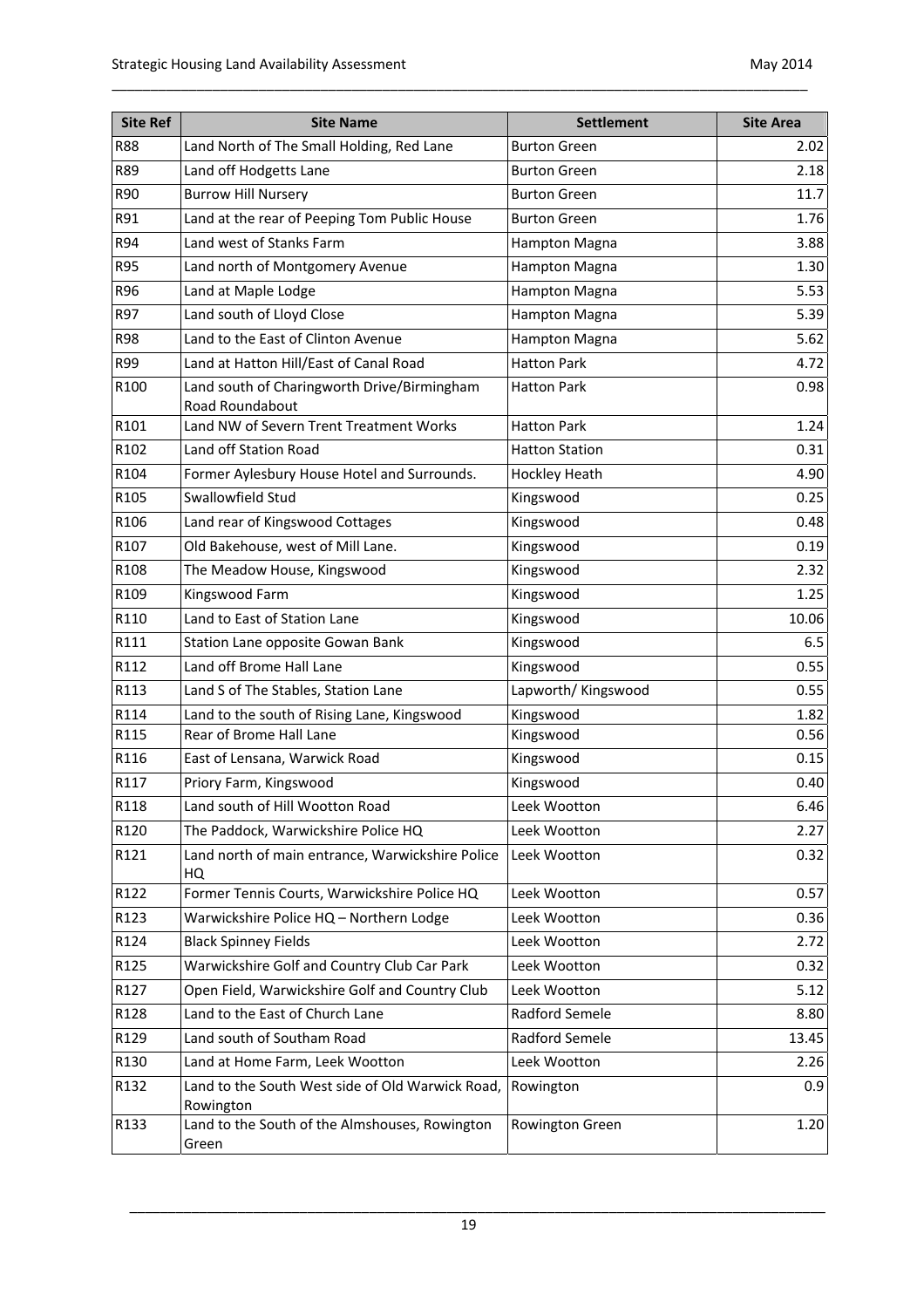| <b>Site Ref</b>  | <b>Site Name</b>                      | <b>Settlement</b>        | <b>Site Area</b> |
|------------------|---------------------------------------|--------------------------|------------------|
| R136             | Bishop's Tachbrook, Allotments        | <b>Bishops Tachbrook</b> | 0.81             |
| R <sub>137</sub> | Former Police HQ Buildings, Woodcote  | Leek Wootton             | 2.62             |
| R138             | Land at Old Budbrooke Road            | Warwick                  | 3.11             |
| R139             | Land west of New Road                 | Norton Lindsey           | 0.97             |
| R140             | Land S of Warwick Road                | Norton Lindsey           | 0.51             |
| R141             | Land near School                      | Leek Wootton             | 6.81             |
| R142             | Land east of Curlieu Lane             | Norton Lindsey           | 2.15             |
| R <sub>147</sub> | Land north of Hockley Road            | <b>Hatton Green</b>      | 3.2              |
| R148             | Birmingham Road, Stoneleigh           | Stoneleigh               | 0.68             |
| R149             | Land west of Ferncumbe Primary School | <b>Hatton Green</b>      | 0.68             |
| R150             | <b>Confidential Site</b>              | <b>Bishops Tachbrook</b> | 0.68             |
| R155             | Land south of Hill Wootton Road       | <b>Hill Wootton</b>      | 0.50             |

Please note that some of these sites overlap.

#### **Confidential Sites**

Some site promoters have requested that the location of certain sites remains confidential. This is normally because the site is still currently occupied by a third party.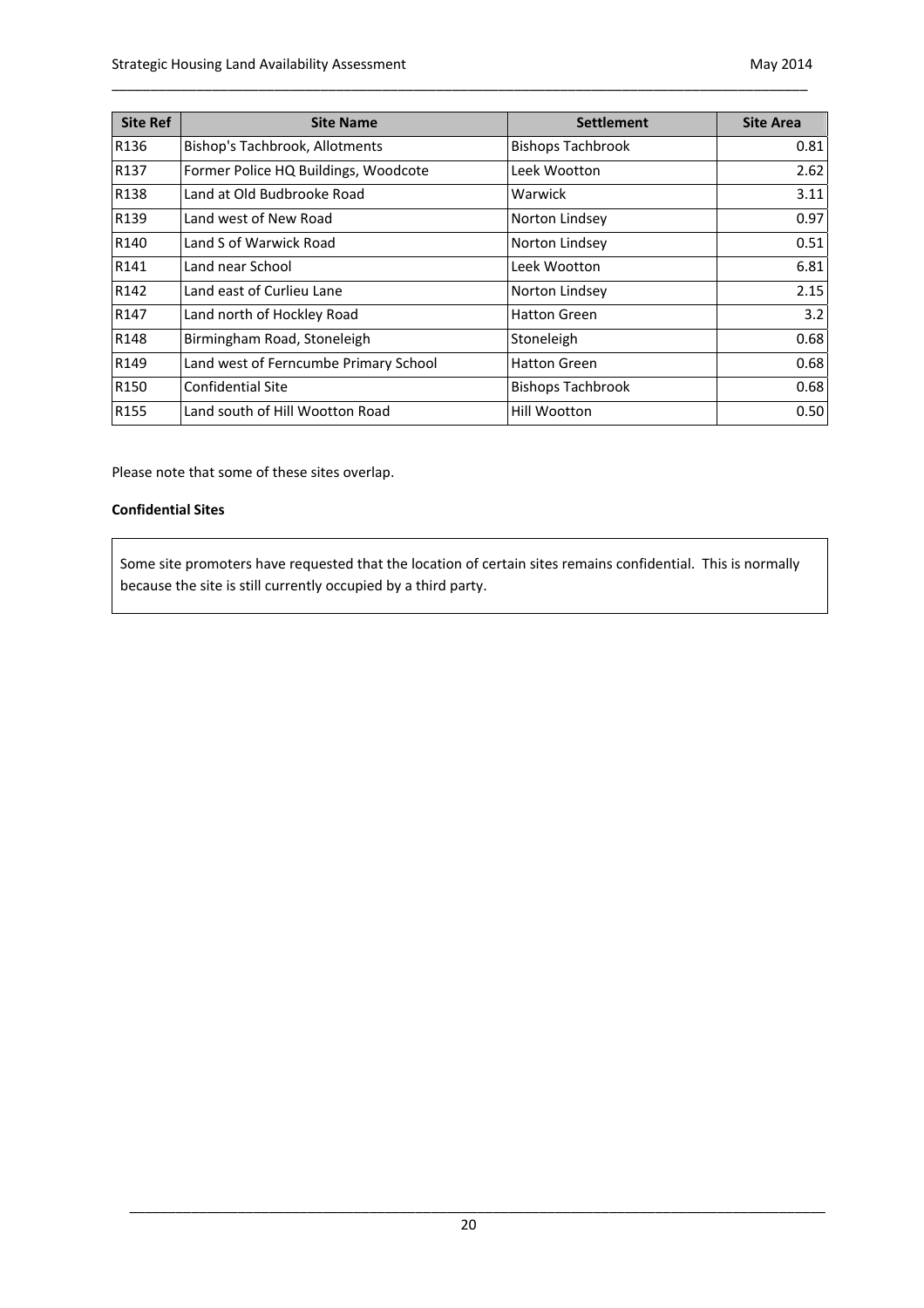# **APPENDIX TWO: ESTIMATED CAPACITY OF POTENTIALLY SUITABLE SITES (URBAN AND EDGE OF URBAN SITES ONLY)**

\_\_\_\_\_\_\_\_\_\_\_\_\_\_\_\_\_\_\_\_\_\_\_\_\_\_\_\_\_\_\_\_\_\_\_\_\_\_\_\_\_\_\_\_\_\_\_\_\_\_\_\_\_\_\_\_\_\_\_\_\_\_\_\_\_\_\_\_\_\_\_\_\_\_\_\_\_\_\_\_\_\_\_\_\_\_\_\_\_\_

The figures in brackets represent the net capacity allowing for sites which overlap (see below for details of overlapping sites)

| <b>Site Ref</b> | <b>Site Name</b>                      | <b>Settlement</b> | <b>Potential Capacity (Dwellings)</b> |             |             |
|-----------------|---------------------------------------|-------------------|---------------------------------------|-------------|-------------|
|                 |                                       |                   | 2014-2019                             | 2019-2024   | 2024-2029   |
| L01             | Lime Avenue                           | Leamington Spa    | 10                                    | 0           | 0           |
| L02             | R/O 22 Llewelyn Road                  | Leamington Spa    | 0                                     | 5           | 0           |
| L03             | R/O Bamburgh Grove                    | Leamington Spa    | 0                                     | 35          | 0           |
| L04             | Former Factory, Clarendon Street      | Leamington Spa    | 5                                     | 0           | 0           |
| L07             | Land North of Milverton               | Leamington Spa    | 200                                   | 750         | 330         |
| L09             | Land at Grove Farm                    | Leamington Spa    | 0                                     | 420         | 0           |
| L18             | Allotment Land, Rugby Rd, Cubbington  | Leamington Spa    | 0                                     | 52          | 0           |
| L23             | Land at Red House Farm, Campion Hills | Leamington Spa    | 200                                   | 0           | 0           |
| L30             | Telephone Exchange                    | Leamington Spa    | 0                                     | $\Omega$    | 10          |
| L31             | Garage Site, Russell Street           | Leamington Spa    | 0                                     | 0           | 10          |
| L32             | Jewsons & Quarry Street Dairy         | Leamington Spa    | 0                                     | 0           | 40          |
| L33             | Court Street Opportunity Site         | Leamington Spa    | 50                                    | $\mathbf 0$ | $\mathbf 0$ |
| L34             | Wise Street Opportunity Site          | Leamington Spa    | 0                                     | 0           | 30          |
| L35             | Land at Station Approach              | Leamington Spa    | 0                                     | 150         | $\Omega$    |
| L36             | Warwickshire College                  | Leamington Spa    | 0                                     | 0           | 300         |
| L37             | Riverside House                       | Leamington Spa    | 0                                     | 0           | 50          |
| L39             | Land at Campion School/ Whitnash East | Leamington Spa    | 0                                     | 350         |             |
| L40             | Leamington Cricket Club               | Leamington Spa    | 0                                     | 70          | 0           |
| L41             | Castel Froma                          | Leamington Spa    | 40                                    | 0           | 0           |
| L45             | Leamington Fire Station               | Leamington Spa    | 50                                    | 0           | $\mathbf 0$ |
| L48             | Land at Blackdown                     | Leamington Spa    | 0                                     | 470         | 700         |
| L49             | Kingsley School Playing Fields        | Leamington Spa    | 88                                    | 0           | 0           |
| L50             | Land at Beech House, Blackdown        | Leamington Spa    | 40                                    | 0           | 0           |
| L52             | <b>Blackdown Hall</b>                 | Leamington Spa    | 64                                    | $\Omega$    | 0           |
| W03             | <b>Heathcote Sewage Works</b>         | Warwick           | 0                                     | 225         | 0           |
| W04             | Former Car Park at IBM                | Warwick           | 100                                   | $\Omega$    | 0           |
| W07             | Lower Heathcote Farm                  | Warwick           | (0)                                   | 750 (65)    | 1200        |
| <b>W08</b>      | Land West of Europa Way               | Warwick           | 200                                   | 480         | 0           |
| W10             | Land to South of Gallows Hill         | Warwick           | 0                                     | 255         | 0           |
| W18             | Land at Montague Road                 | Warwick           | 80                                    | 0           | 0           |
| W <sub>21</sub> | County Land Europa Way                | Warwick           | 200                                   | 225         | 0           |
| W25             | Nelson Club Car Park                  | Warwick           | 5                                     | 0           | 0           |
| W28             | Loes Farm, Guy's Cliffe               | Warwick           | 0                                     | 180         | 0           |
| W29             | <b>Heathcote Farmhouse</b>            | Warwick           | 6                                     | 0           | 0           |
| W38             | Land at Stratford Road                | Warwick           | $10\,$                                | 0           | $\pmb{0}$   |